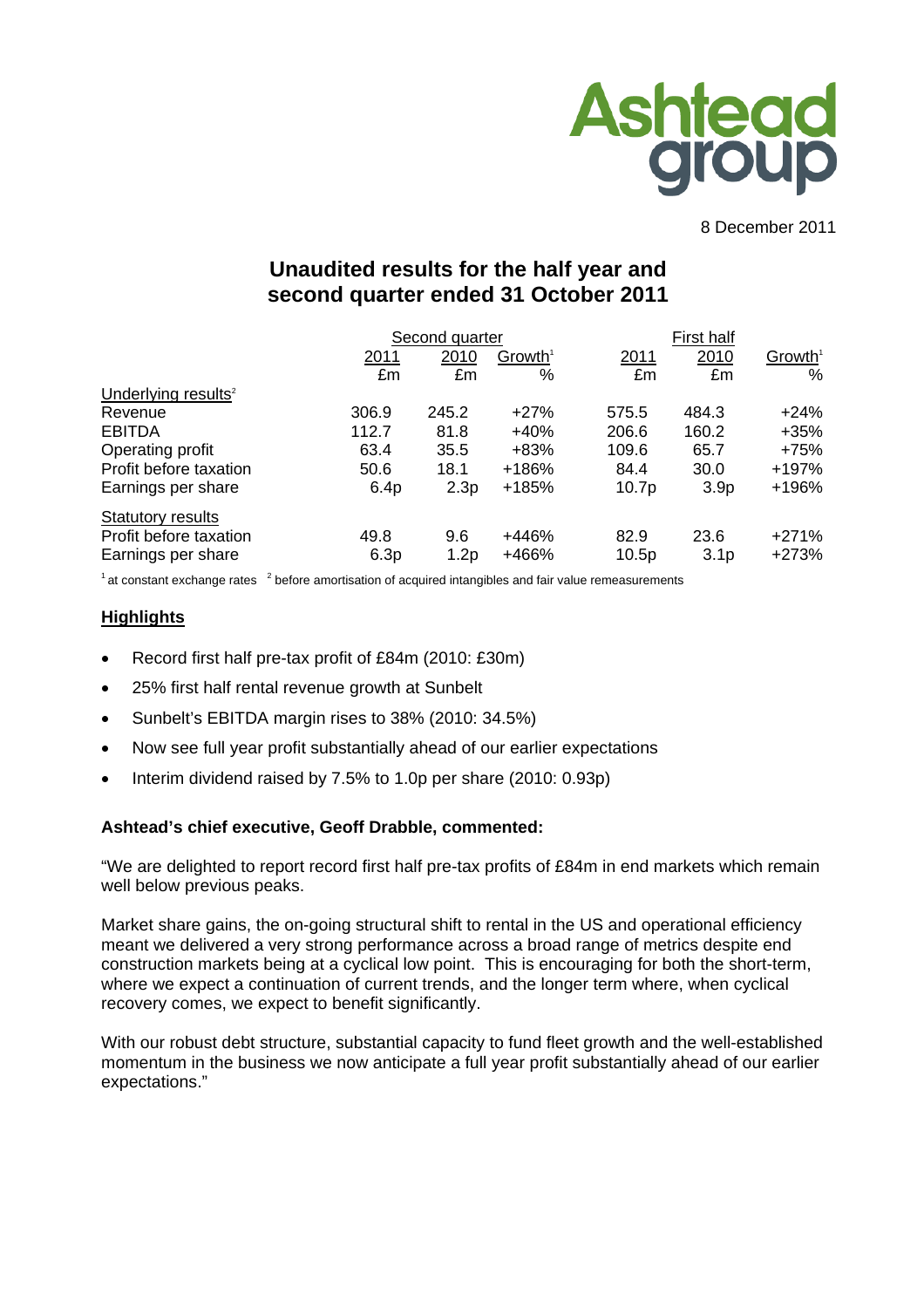Contacts:

| Geoff Drabble<br>lan Robson | Chief executive<br>Finance director | +44 (0)20 7726 9700  |
|-----------------------------|-------------------------------------|----------------------|
| <b>Brian Hudspith</b>       | Maitland                            | +44 (0) 20 7379 5151 |

Geoff Drabble and Ian Robson will host a meeting for equity analysts to discuss the results and outlook at 9.30am on Thursday 8 December at the offices of RBS at 250 Bishopsgate, London, EC2M 4AA. This meeting will be webcast live for the information of shareholders and investors via the Company's website at [www.ashtead-group.com](http://www.ashtead-group.com/) and there will also be a replay available via the website from shortly after the meeting concludes. A copy of the announcement and slide presentation used for the meeting will also be available for download on the Company's website. There will, as usual, also be a separate call for bondholders at 3.00 UK time (10.00am EST).

Analysts and bondholders have already been invited to these meetings but any eligible person not holding an invitation should contact Astrid Wright at Maitland, on 020 7379 5151.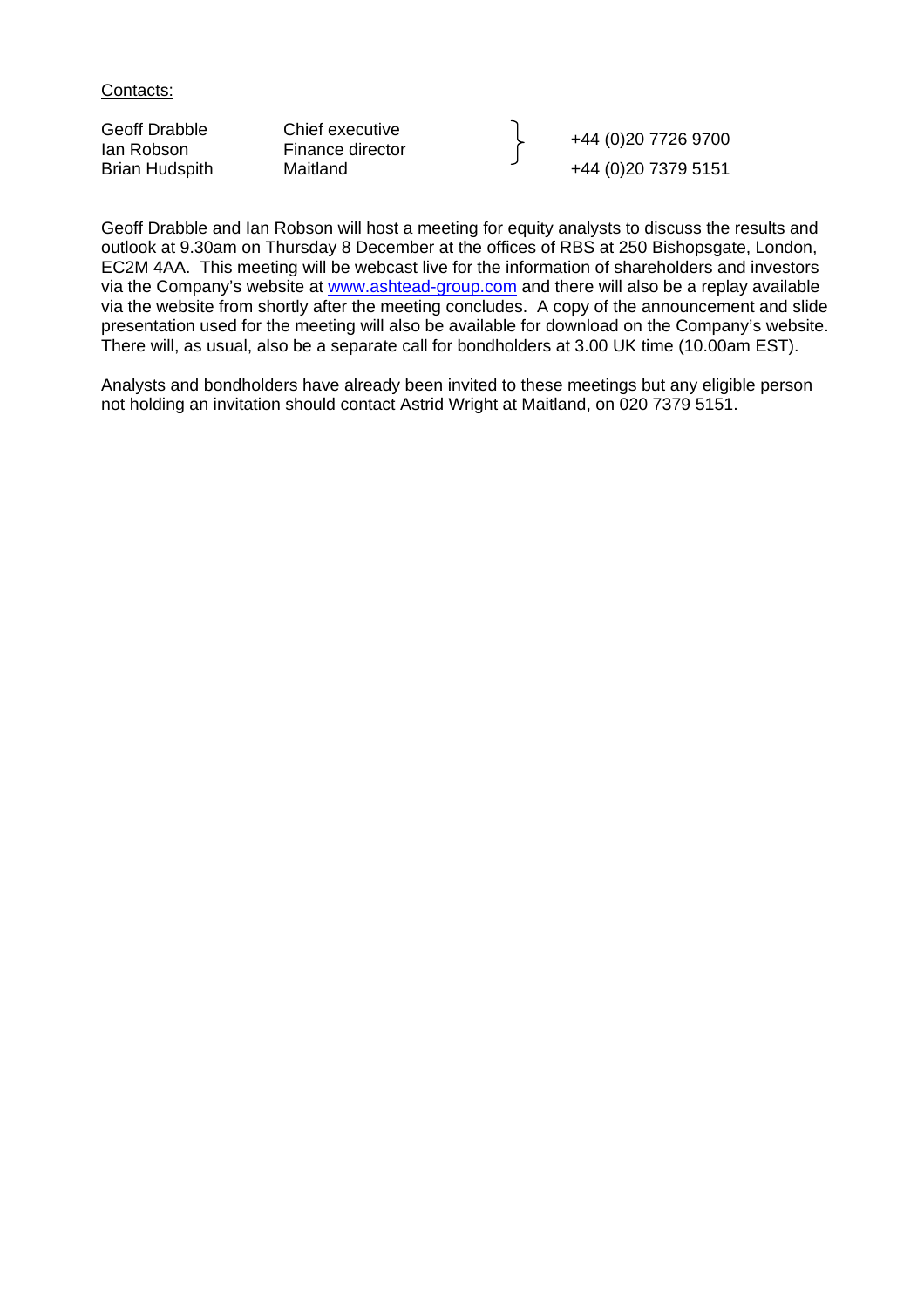# **First half results**

|                                                      |       | Revenue |       | <b>EBITDA</b> | Operating profit |               |  |
|------------------------------------------------------|-------|---------|-------|---------------|------------------|---------------|--|
|                                                      | 2011  | 2010    | 2011  | 2010          | 2011             | 2010          |  |
| Sunbelt in \$m                                       | 775.8 | 615.0   | 296.2 | 212.5         | <u>173.5</u>     | 99.0          |  |
| Sunbelt in £m                                        | 481.8 | 401.9   | 183.9 | 138.9         | 107.8            | 64.7          |  |
| A-Plant                                              | 93.7  | 82.4    | 26.1  | 24.4          | 5.3              | 4.2           |  |
| Group central costs                                  |       |         | (3.4) | (3.1)         | (3.5)            | (3.2)         |  |
|                                                      | 575.5 | 484.3   | 206.6 | 160.2         | 109.6            | 65.7          |  |
| Net financing costs                                  |       |         |       |               | (25.2)           | <u>(35.7)</u> |  |
| <b>Profit before tax, remeasurements</b>             |       |         |       |               |                  |               |  |
| and amortisation                                     |       |         |       |               | 84.4             | 30.0          |  |
| Amortisation and fair value remeasurements           |       |         |       |               | (1.5)            | (6.4)         |  |
| Profit before taxation                               |       |         |       |               | 82.9             | 23.6          |  |
| <b>Taxation</b>                                      |       |         |       |               | <u>(30.7)</u>    | (8.4)         |  |
| Profit attributable to equity holders of the Company |       |         |       |               | 52.2             | 15.2          |  |
| <b>Margins</b>                                       |       |         |       |               |                  |               |  |
| <b>Sunbelt</b>                                       |       |         | 38.2% | 34.5%         | 22.4%            | 16.1%         |  |
| A-Plant                                              |       |         | 27.9% | 29.6%         | 5.6%             | 5.1%          |  |
| Group                                                |       |         | 35.9% | 33.1%         | 19.0%            | 13.6%         |  |

First half results reflect continued improvement in the US with Sunbelt's rental revenue growing 25% to \$694m (2010: \$557m). This comprised a 12% increase in fleet on rent, 7% higher yield and a first-time contribution from Empire Scaffold. In the UK, A-Plant's first half rental revenue grew by 11% to £86m (2010: £77m) including 2% growth in average fleet on rent and 6% yield improvement.

Total revenue growth for the Group of 24% at constant rates (19% at actual rates) included higher used equipment sales revenue of £37m (2010: £21m) as we increased capital expenditure and hence sold more used equipment.

Costs remained under close control with the reported growth in staff costs being due principally to the first-time inclusion of Empire following its acquisition in January 2011. Consequently, Sunbelt's EBITDA increased by \$84m or 74% of the net \$113m increase in first half rental revenue as adjusted to exclude the \$24m first-time impact of Empire's largely pass-through erection and dismantling labour recovery billings. This high 'drop through' demonstrates the significant operational gearing in our business. In a tough market, A-Plant also delivered an improved performance with its operating profits growing to £5m.

Underlying Group pre-tax profit grew to £84m, 2.8 times greater than 2010's £30m. This reflected the operating profit growth and lower net financing costs of £25m (2010: £36m), mainly as a result of the benefits of the debt refinancing undertaken in the fourth quarter of 2010/11.

After £1m of intangible amortisation, the statutory profit before tax was £83m (2010: £24m). The effective tax rate on the underlying pre-tax profit was 37% (2010: 35%). Underlying earnings per share grew 176% to 10.7p (2010: 3.9p) whilst basic earnings per share were 10.5p (2010: 3.1p).

### **Capital expenditure**

Capital expenditure this year will, as usual, be concentrated in the first, second and fourth quarters of the year as we maximise expenditure for the seasonally stronger summer months. First half expenditure was £253m gross and £212m net of disposal proceeds (2010: £96m gross and £72m net). As a result the average age of the Group's rental fleet at 31 October 2011 was 39 months (2010: 44 months). Sunbelt's fleet size at 31 October of \$2.3bn was 8% larger than a year earlier whilst average first half physical utilisation grew to 73% (2010: 71%) as we successfully put the new equipment out on rent.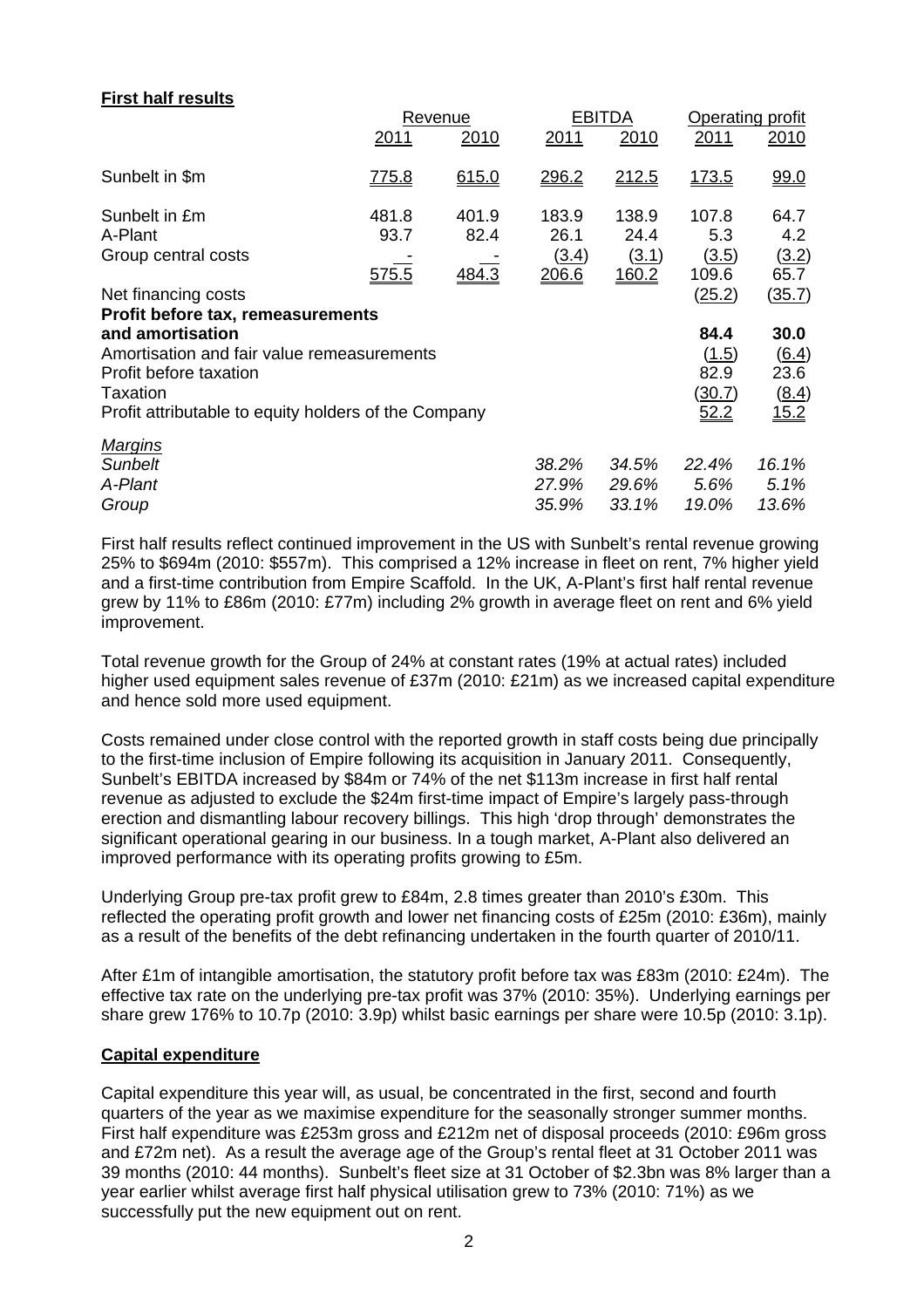For the year as a whole we now expect to invest around £400m or roughly double depreciation on a gross basis (up from our earlier 175% of depreciation guidance) whilst, after disposal proceeds, net payments for capex this year are expected to be around £300m. The additional expenditure, much of which will only be received into the fleet in March and April next year will ensure we are positioned ready for the 2012 summer season.

## **Return on Investment**

Sunbelt's pre-tax return on investment (operating profit to the sum of net tangible assets, goodwill and other intangibles) in the 12 months to 31 October 2011 improved to 12.0% (2010: 7.2%) despite end US construction markets being at 30 year lows. In the UK, return on investment remains weak at 1.6% (2010: 1.2%) reflecting continuing excess supply in the UK market. For the Group as a whole, return on investment of 9.9% (2010: 5.9%) now exceeds our cost of capital.

## **Cash flow and net debt**

Debt increased in the first half in line with plan. This resulted from the capital expenditure made to grow and renew the fleet and due to the usual seasonal increase in working capital that occurs in the first half as activity rises in the summer months. As usual the working capital increase should largely reverse in the second half. Net debt at 31 October 2011 was therefore £889m (2010: £777m) whilst the ratio of net debt to EBITDA has been reduced to 2.7 times (2010: 2.9 times), well within our 2-3x target leverage range. We are also targeting further deleveraging in the second half.

The Group's two debt facilities remain committed until 2016 (March 2016 for the senior bank facility and August 2016 for the \$550m senior secured notes) whilst ABL availability was \$574m substantially above the \$168m level at which the Group's entire debt package is covenant free.

# **Dividend**

In line with its policy of providing a progressive dividend having regard to both underlying profit and cash generation and to sustainability through the economic cycle, the Board has declared an interim dividend of 1.0p per share (2010: 0.93p per share). This will be paid on 8 February 2012 to shareholders on record on 20 January 2012.

### **Current trading and outlook**

November saw both Sunbelt and A-Plant deliver good year-on-year revenue and profit growth continuing the pattern established in the first half.

With our robust debt structure, substantial capacity to fund fleet growth and the well-established momentum in our business, we now anticipate a full year profit substantially ahead of our earlier expectations.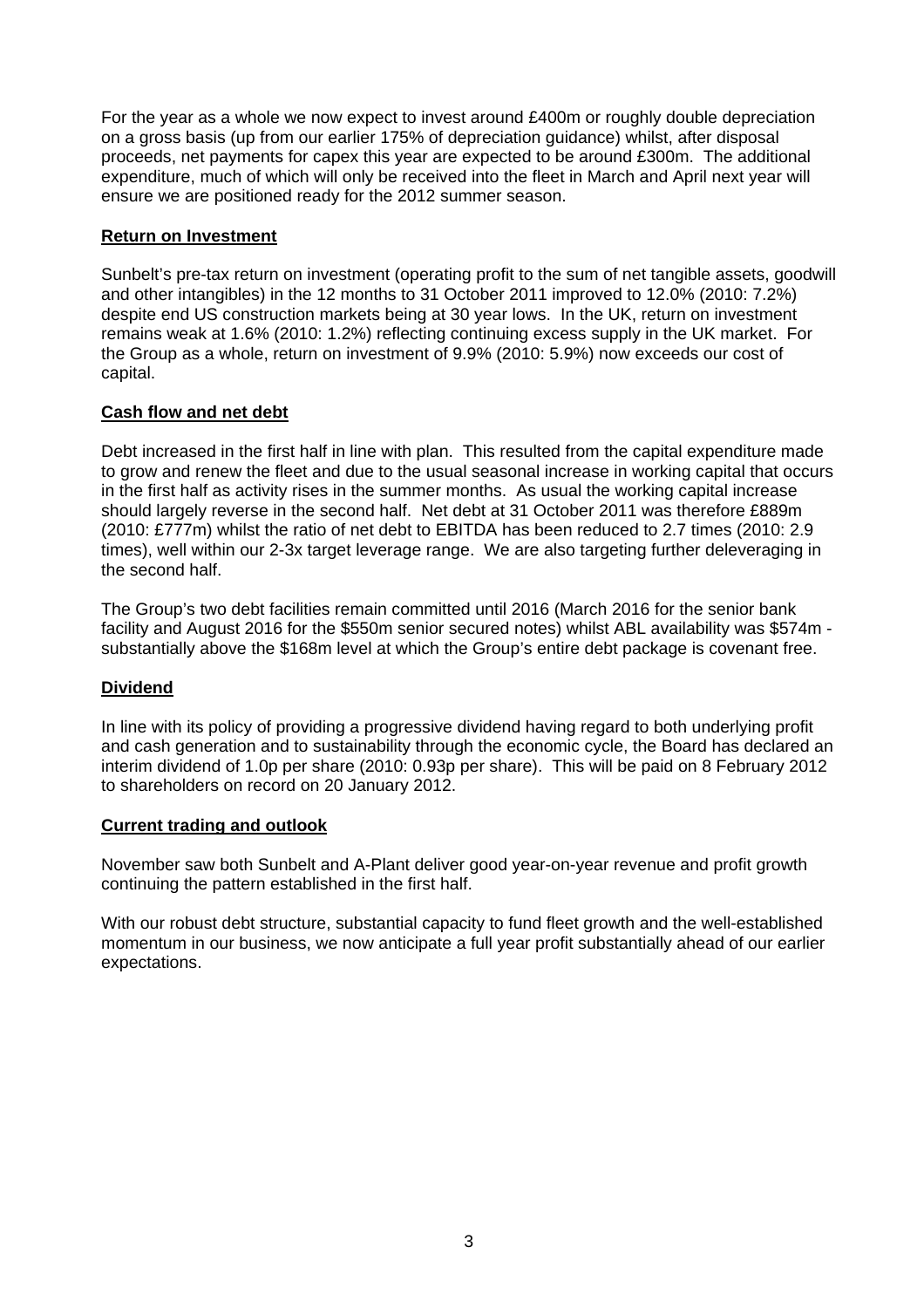### **Forward looking statements**

This announcement contains forward looking statements. These have been made by the directors in good faith using information available up to the date on which they approved this report. The directors can give no assurance that these expectations will prove to be correct. Due to the inherent uncertainties, including both business and economic risk factors underlying such forward looking statements, actual results may differ materially from those expressed or implied by these forward looking statements. Except as required by law or regulation, the directors undertake no obligation to update any forward looking statements whether as a result of new information, future events or otherwise.

### **Directors' responsibility statement in respect of the interim financial report**

We confirm that to the best of our knowledge:

- the condensed set of financial statements has been prepared in accordance with IAS 34 *Interim Financial Reporting* as adopted by the EU and the International Accounting Standards Board; and
- the interim management report includes a fair review of the information required by:
	- (i) DTR 4.2.7R of the *Disclosure and Transparency Rules,* being an indication of important events that have occurred during the first six months of the financial year and their impact on the condensed set of financial statements; and a description of the principal risks and uncertainties for the remaining six months of the year; and
	- (ii) DTR 4.2.8R of the *Disclosure and Transparency Rules,* being related party transactions that have taken place in the first six months of the current financial year and that have materially affected the financial position or performance of the entity during that period; and any changes in the related party transactions described in the last annual report that could do so.

By order of the Board of Directors **7** December 2011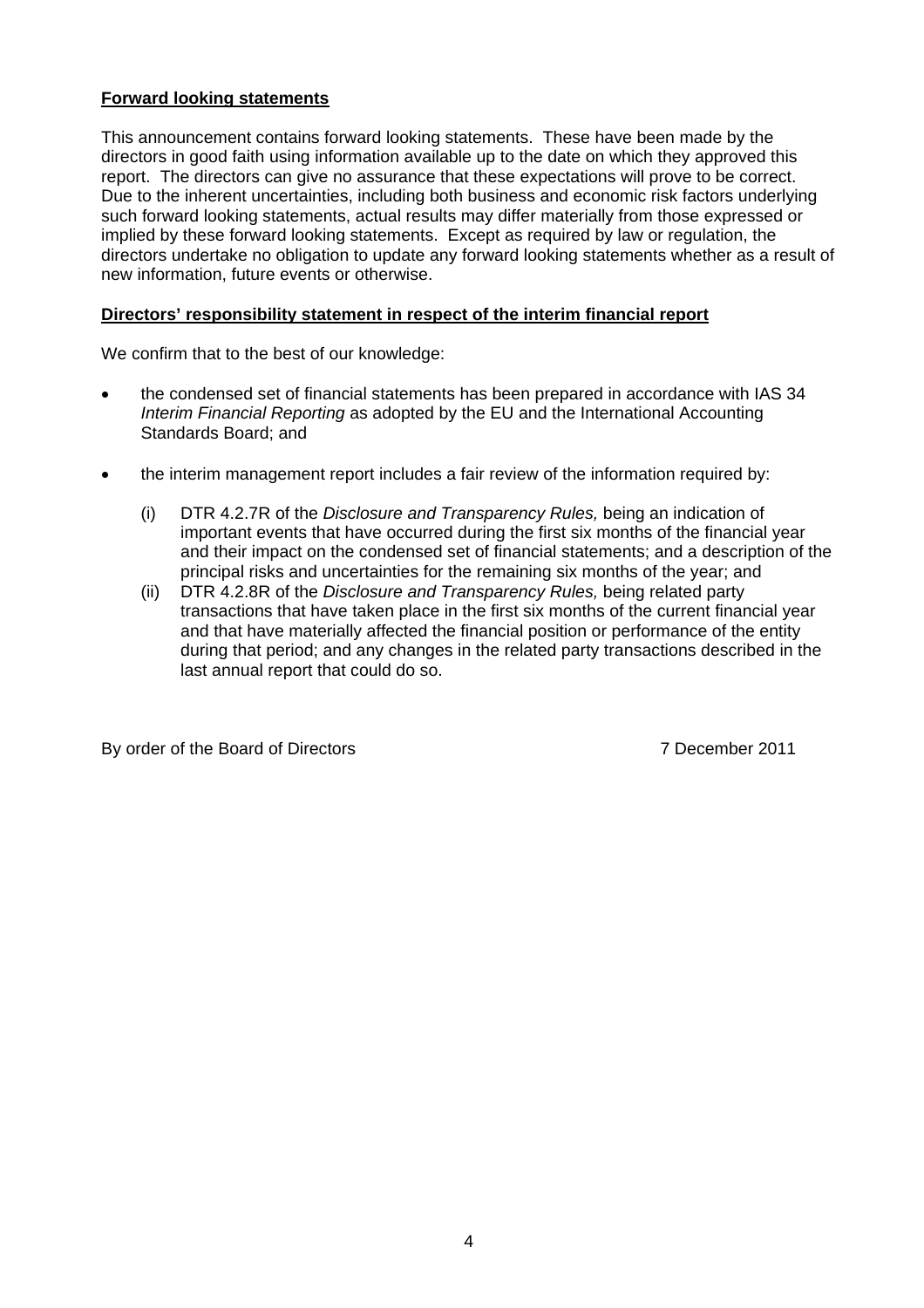# **CONSOLIDATED INCOME STATEMENT FOR THE THREE MONTHS ENDED 31 OCTOBER 2011**

|                              | 2011                                                                                                                                  |                                                                 |                                                                                                                                        | 2010                                                                                                                                          |                                                                                     |
|------------------------------|---------------------------------------------------------------------------------------------------------------------------------------|-----------------------------------------------------------------|----------------------------------------------------------------------------------------------------------------------------------------|-----------------------------------------------------------------------------------------------------------------------------------------------|-------------------------------------------------------------------------------------|
| Before<br>amortisation<br>£m | Amortisation<br>£m                                                                                                                    | Total<br>£m                                                     | amortisation and<br>remeasurements<br>£m                                                                                               | Amortisation and<br>remeasurements<br>£m                                                                                                      | Total<br>£m                                                                         |
|                              |                                                                                                                                       |                                                                 |                                                                                                                                        |                                                                                                                                               |                                                                                     |
|                              |                                                                                                                                       |                                                                 |                                                                                                                                        |                                                                                                                                               |                                                                                     |
|                              | $\blacksquare$                                                                                                                        |                                                                 |                                                                                                                                        | $\blacksquare$                                                                                                                                | 221.7                                                                               |
|                              |                                                                                                                                       |                                                                 |                                                                                                                                        |                                                                                                                                               |                                                                                     |
|                              |                                                                                                                                       |                                                                 |                                                                                                                                        |                                                                                                                                               | 10.6                                                                                |
|                              |                                                                                                                                       |                                                                 |                                                                                                                                        |                                                                                                                                               | <u>12.9</u>                                                                         |
|                              |                                                                                                                                       |                                                                 |                                                                                                                                        |                                                                                                                                               | 245.2                                                                               |
|                              |                                                                                                                                       |                                                                 |                                                                                                                                        |                                                                                                                                               |                                                                                     |
|                              |                                                                                                                                       |                                                                 |                                                                                                                                        |                                                                                                                                               | (71.1)                                                                              |
|                              |                                                                                                                                       |                                                                 |                                                                                                                                        |                                                                                                                                               | (12.2)<br>(80.1)                                                                    |
|                              |                                                                                                                                       |                                                                 |                                                                                                                                        |                                                                                                                                               | (163.4)                                                                             |
|                              |                                                                                                                                       |                                                                 |                                                                                                                                        |                                                                                                                                               |                                                                                     |
| 112.7                        |                                                                                                                                       | 112.7                                                           | 81.8                                                                                                                                   |                                                                                                                                               | 81.8                                                                                |
|                              |                                                                                                                                       | (49.3)                                                          |                                                                                                                                        |                                                                                                                                               | (46.3)                                                                              |
|                              |                                                                                                                                       |                                                                 |                                                                                                                                        |                                                                                                                                               | (0.3)                                                                               |
| 63.4                         | (0.8)                                                                                                                                 | 62.6                                                            | 35.5                                                                                                                                   | (0.3)                                                                                                                                         | 35.2                                                                                |
| 1.1                          |                                                                                                                                       | 1.1                                                             | 1.0                                                                                                                                    |                                                                                                                                               | 1.0                                                                                 |
| (13.9)                       |                                                                                                                                       | (13.9)                                                          | (18.4)                                                                                                                                 | (8.2)                                                                                                                                         | (26.6)                                                                              |
|                              |                                                                                                                                       |                                                                 |                                                                                                                                        |                                                                                                                                               |                                                                                     |
|                              |                                                                                                                                       |                                                                 |                                                                                                                                        |                                                                                                                                               | 9.6                                                                                 |
|                              |                                                                                                                                       |                                                                 |                                                                                                                                        |                                                                                                                                               |                                                                                     |
|                              |                                                                                                                                       |                                                                 |                                                                                                                                        |                                                                                                                                               | (1.7)                                                                               |
|                              |                                                                                                                                       |                                                                 |                                                                                                                                        |                                                                                                                                               | (1.8)                                                                               |
|                              |                                                                                                                                       |                                                                 |                                                                                                                                        |                                                                                                                                               | (3.5)                                                                               |
|                              |                                                                                                                                       |                                                                 |                                                                                                                                        |                                                                                                                                               |                                                                                     |
|                              |                                                                                                                                       |                                                                 |                                                                                                                                        |                                                                                                                                               | 6.1                                                                                 |
| 6.4p                         | (0.1p)                                                                                                                                | 6.3p                                                            | 2.3p                                                                                                                                   | (1.1p)                                                                                                                                        | <u> 1.2p</u>                                                                        |
| 6.3p                         | (0.1p)                                                                                                                                | 6.2p                                                            | 2.3p                                                                                                                                   | (1.1p)                                                                                                                                        | 1.2p                                                                                |
|                              | 272.9<br>11.6<br>22.4<br>306.9<br>(85.7)<br>(19.0)<br><u>(89.5)</u><br>(194.2)<br>(49.3)<br>50.6<br>(1.9)<br>(16.7)<br>(18.6)<br>32.0 | τ<br>$\sim$ $-$<br>(0.8)<br>(0.8)<br>$\frac{0.3}{0.3}$<br>(0.5) | 272.9<br>11.6<br>22.4<br>306.9<br>(85.7)<br>(19.0)<br>(89.5)<br>( <u>194.2</u> )<br>(0.8)<br>49.8<br>(1.9)<br>(16.4)<br>(18.3)<br>31.5 | Before<br>221.7<br>10.6<br>12.9<br>245.2<br>(71.1)<br>(12.2)<br>(80.1)<br>(163.4)<br>(46.3)<br>18.1<br>(2.1)<br>(4.4)<br>(6.5)<br><u>11.6</u> | τ<br>$\sim$ $-$<br>(0.3)<br>(8.5)<br>0.4<br><u>2.6</u><br>$\overline{3.0}$<br>(5.5) |

\* EBITDA is presented here as an additional performance measure as it is commonly used by investors and lenders.

All revenue and profit for the period is generated from continuing activities.

Details of principal risks and uncertainties are given in the Review of Second Quarter, Balance Sheet and Cash Flow accompanying these interim financial statements.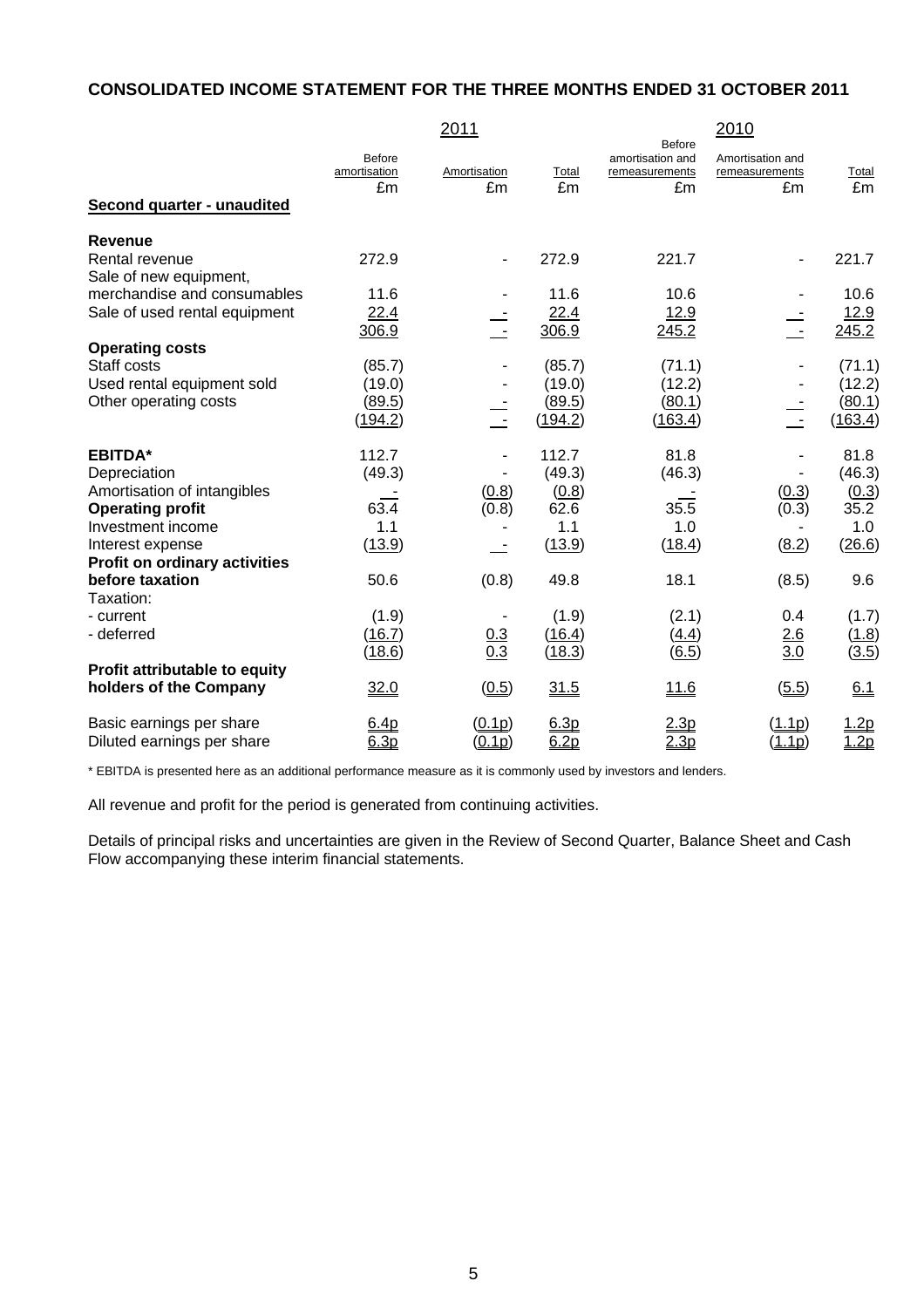# **CONSOLIDATED INCOME STATEMENT FOR THE SIX MONTHS ENDED 31 OCTOBER 2011**

|                                      |                                     | 2011               |                  | <b>Before</b>                            | 2010                                     |                  |
|--------------------------------------|-------------------------------------|--------------------|------------------|------------------------------------------|------------------------------------------|------------------|
| <b>First half - unaudited</b>        | <b>Before</b><br>amortisation<br>£m | Amortisation<br>£m | Total<br>£m      | amortisation and<br>remeasurements<br>£m | Amortisation and<br>remeasurements<br>£m | Total<br>Em      |
|                                      |                                     |                    |                  |                                          |                                          |                  |
| Revenue                              |                                     |                    |                  |                                          |                                          |                  |
| Rental revenue                       | 516.8                               | ٠                  | 516.8            | 441.3                                    | $\blacksquare$                           | 441.3            |
| Sale of new equipment,               |                                     |                    |                  |                                          |                                          |                  |
| merchandise and consumables          | 22.2                                |                    | 22.2             | 21.6                                     |                                          | 21.6             |
| Sale of used rental equipment        | 36.5<br>575.5                       | t                  | 36.5<br>575.5    | 21.4<br>484.3                            |                                          | 21.4<br>484.3    |
| <b>Operating costs</b>               |                                     |                    |                  |                                          |                                          |                  |
| Staff costs                          | (165.2)                             |                    | (165.2)          | (141.7)                                  |                                          | (141.7)          |
| Used rental equipment sold           | (31.1)                              |                    | (31.1)           | (20.5)                                   |                                          | (20.5)           |
| Other operating costs                | (172.6)                             |                    | (172.6)          | (161.9)                                  |                                          | (161.9)          |
|                                      | (368.9)                             | $\mathbf{r}$       | (368.9)          | (324.1)                                  | $\overline{\phantom{a}}$                 | (324.1)          |
| <b>EBITDA*</b>                       | 206.6                               |                    | 206.6            | 160.2                                    | $\blacksquare$                           | 160.2            |
| Depreciation                         | (97.0)                              |                    | (97.0)           | (94.5)                                   |                                          | (94.5)           |
| Amortisation of intangibles          |                                     | (1.5)              | (1.5)            |                                          | (0.7)                                    | (0.7)            |
| <b>Operating profit</b>              | 109.6                               | (1.5)              | 108.1            | 65.7                                     | (0.7)                                    | 65.0             |
| Investment income                    | 2.1                                 |                    | 2.1              | 1.9                                      |                                          | 1.9              |
| Interest expense                     | (27.3)                              |                    | (27.3)           | (37.6)                                   | (5.7)                                    | (43.3)           |
| <b>Profit on ordinary activities</b> |                                     |                    |                  |                                          |                                          |                  |
| before taxation                      | 84.4                                | (1.5)              | 82.9             | 30.0                                     | (6.4)                                    | 23.6             |
| Taxation:                            |                                     |                    |                  |                                          |                                          |                  |
| - current                            | (4.4)                               |                    | (4.4)            | (4.2)                                    | 0.4                                      | (3.8)            |
| - deferred                           | (26.8)<br>(31.2)                    | $\frac{0.5}{0.5}$  | (26.3)<br>(30.7) | (6.5)<br>(10.7)                          | $\frac{1.9}{2.3}$                        | (4.6)<br>(8.4)   |
| <b>Profit attributable to</b>        |                                     |                    |                  |                                          |                                          |                  |
| equity holders of the Company        | 53.2                                | (1.0)              | 52.2             | 19.3                                     | (4.1)                                    | 15.2             |
| Basic earnings per share             | 10.7p                               | (0.2p)             | 10.5p            | 3.9 <sub>p</sub>                         | (0.8p)                                   | 3.1 <sub>p</sub> |
| Diluted earnings per share           | 10.5p                               | (0.2p)             | 10.3p            | 3.8 <sub>p</sub>                         | (0.8p)                                   | 3.0 <sub>p</sub> |

\* EBITDA is presented here as an additional performance measure as it is commonly used by investors and lenders.

All revenue and profit for the period is generated from continuing activities.

# **CONSOLIDATED STATEMENT OF COMPREHENSIVE INCOME**

|                                                                     | Unaudited       |              |      |               |  |
|---------------------------------------------------------------------|-----------------|--------------|------|---------------|--|
|                                                                     | Three months to |              |      | Six months to |  |
|                                                                     | 31 October      |              |      | 31 October    |  |
|                                                                     | 2011            | 2010         | 2011 | <u>2010</u>   |  |
|                                                                     | £m              | £m           | £m   | £m            |  |
| Profit attributable to equity holders of the Company for the period | 31.5            | 6.1          | 52.2 | 15.2          |  |
| Foreign currency translation differences                            | 3.8             | (3.7)        | 7.1  | (8.7)         |  |
| Actuarial gain on defined benefit pension scheme                    | ۰               | 12.1         |      | 12.1          |  |
| Tax on defined benefit pension scheme                               |                 | <u>(3.9)</u> |      | (3.9)         |  |
| Total comprehensive income for the period                           | <u>35.3</u>     | <u> 10.6</u> | 59.3 | <u>14.7</u>   |  |
|                                                                     |                 |              |      |               |  |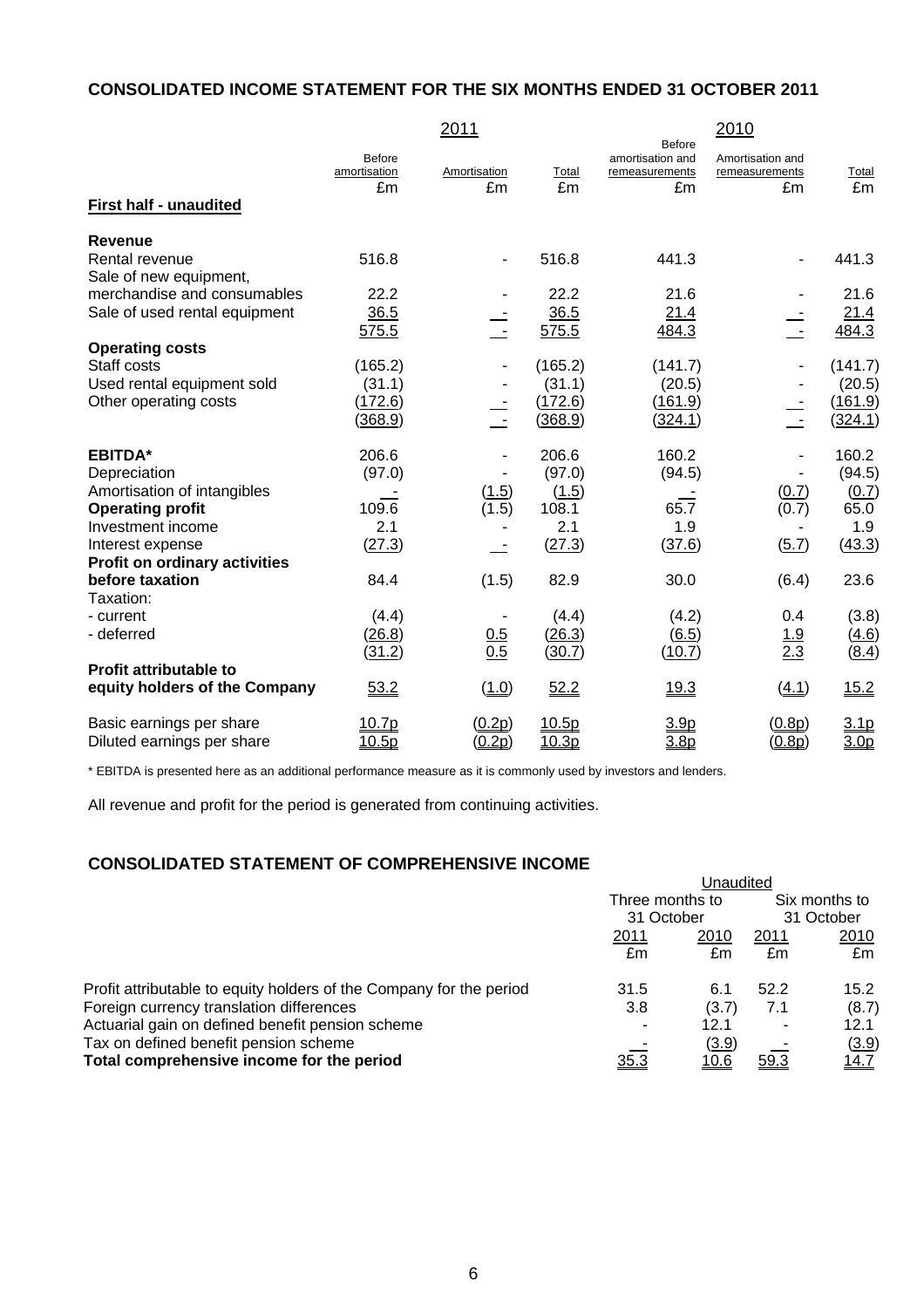# **CONSOLIDATED BALANCE SHEET AT 31 OCTOBER 2011**

|                                                                            |               | <b>Unaudited</b><br>31 October |                  |
|----------------------------------------------------------------------------|---------------|--------------------------------|------------------|
|                                                                            | <u>2011</u>   | 2010                           | 30 April<br>2011 |
|                                                                            | £m            | £m                             | £m               |
| <b>Current assets</b>                                                      |               |                                |                  |
| Inventories                                                                | 11.8          | 9.8                            | 11.5             |
| Trade and other receivables<br><b>Current tax asset</b>                    | 189.9<br>2.3  | 158.2                          | 155.3<br>2.3     |
| Cash and cash equivalents                                                  | 22.9          | 0.8<br>68.1                    | <u>18.8</u>      |
|                                                                            | 226.9         | 236.9                          | 187.9            |
| <b>Non-current assets</b>                                                  |               |                                |                  |
| Property, plant and equipment                                              |               |                                |                  |
| - rental equipment                                                         | 1,042.5       | 921.4                          | 914.5            |
| - other assets                                                             | <u> 142.9</u> | <u>126.5</u>                   | 121.7            |
|                                                                            | 1,185.4       | 1,047.9                        | 1,036.2          |
| Intangible assets - brand names and other acquired intangibles<br>Goodwill | 11.3          | 2.7                            | 12.3             |
| Deferred tax asset                                                         | 366.2         | 358.2<br>2.3                   | 354.9<br>1.1     |
| Defined benefit pension fund surplus                                       | 7.0           | <u>4.9</u>                     | 6.1              |
|                                                                            | 1,569.9       | 1,416.0                        | 1,410.6          |
|                                                                            |               |                                |                  |
| <b>Total assets</b>                                                        | 1,796.8       | 1,652.9                        | 1,598.5          |
| <b>Current liabilities</b>                                                 |               |                                |                  |
| Trade and other payables                                                   | 176.1         | 135.5                          | 174.6            |
| <b>Current tax liability</b>                                               | 4.4           | 3.4                            | 2.4              |
| Debt due within one year                                                   | 1.7           | 2.2                            | 1.7              |
| Provisions                                                                 | 9.4           | <u> 11.6</u>                   | 9.6              |
|                                                                            | 191.6         | 152.7                          | 188.3            |
| <b>Non-current liabilities</b>                                             | 910.4         | 842.7                          | 792.8            |
| Debt due after more than one year<br>Provisions                            | 24.2          | 27.8                           | 23.3             |
| Deferred tax liabilities                                                   | <u>142.3</u>  | <u>123.5</u>                   | 112.7            |
|                                                                            | 1,076.9       | 994.0                          | 928.8            |
|                                                                            |               |                                |                  |
| <b>Total liabilities</b>                                                   | 1,268.5       | 1,146.7                        | 1,117.1          |
| <b>Equity</b>                                                              |               |                                |                  |
| Share capital                                                              | 55.3          | 55.3                           | 55.3             |
| Share premium account                                                      | 3.6           | 3.6                            | 3.6              |
| Capital redemption reserve                                                 | 0.9           | 0.9                            | 0.9              |
| Non-distributable reserve                                                  | 90.7          | 90.7                           | 90.7             |
| Own shares held by the Company<br>Own shares held through the ESOT         | (33.1)        | (33.1)                         | (33.1)           |
| Cumulative foreign exchange translation differences                        | (6.1)<br>9.7  | (6.3)<br>11.4                  | (6.7)<br>2.6     |
| <b>Retained reserves</b>                                                   | 407.3         | 383.7                          | 368.1            |
| Equity attributable to equity holders of the Company                       | 528.3         | 506.2                          | 481.4            |
| <b>Total liabilities and equity</b>                                        | 1,796.8       | 1,652.9                        | 1,598.5          |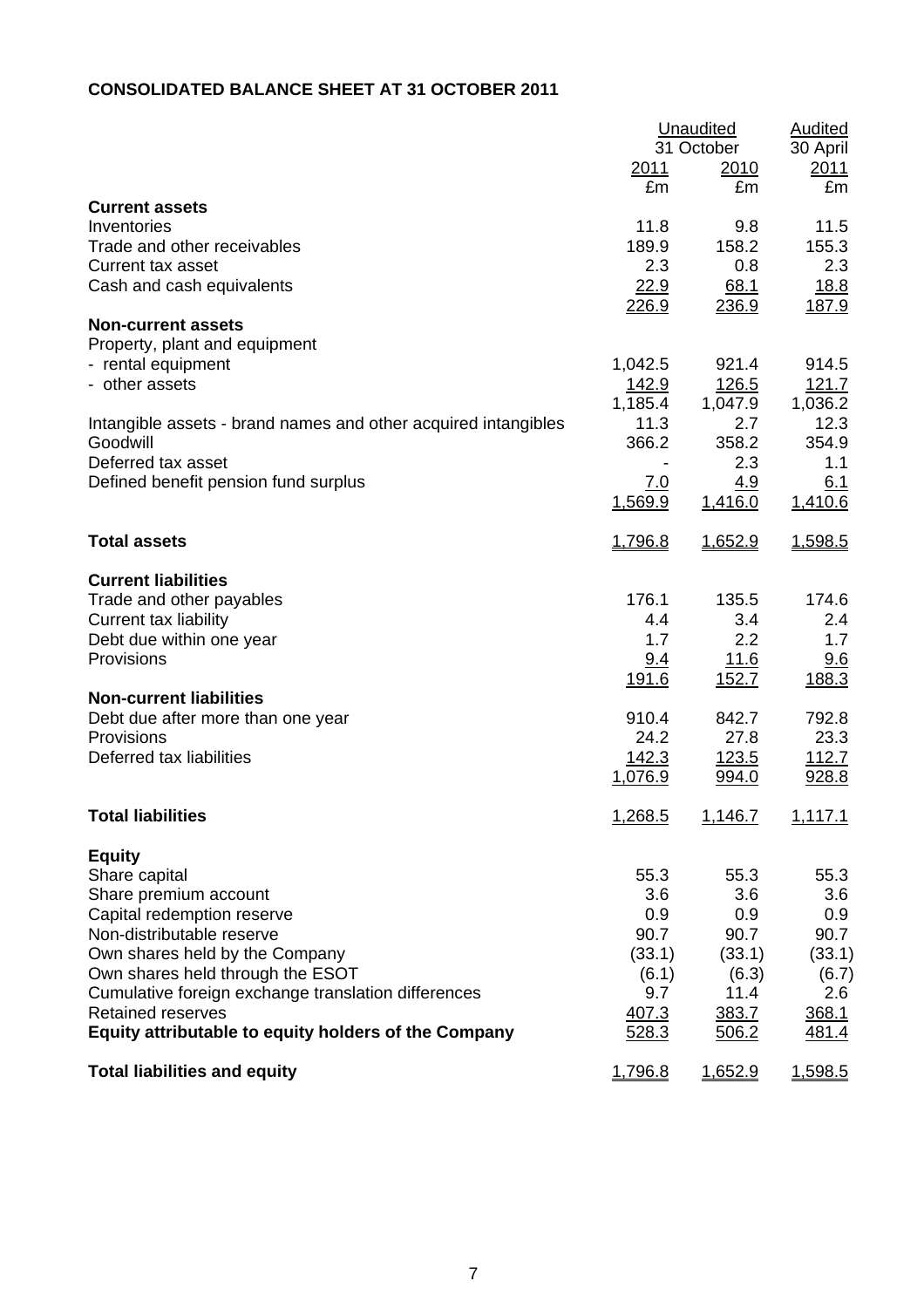## **CONSOLIDATED STATEMENT OF CHANGES IN EQUITY FOR THE SIX MONTHS ENDED 31 OCTOBER 2011**

|                                                                                             | Share<br>capital<br>£m | Share<br>premium<br>account<br>£m | Capital<br>redemption<br>reserve<br>£m | Non-<br>distributable<br>reserve<br>£m | Own<br>shares<br>held by the<br>Company<br>£m | Own<br>shares<br>held<br>through<br>the ESOT<br>£m | Cumulative<br>foreign<br>exchange<br>translation<br>differences<br>£m | Retained<br>reserves<br>£m    | Total<br>£m                    |
|---------------------------------------------------------------------------------------------|------------------------|-----------------------------------|----------------------------------------|----------------------------------------|-----------------------------------------------|----------------------------------------------------|-----------------------------------------------------------------------|-------------------------------|--------------------------------|
| At 1 May 2010                                                                               | 55.3                   | 3.6                               | 0.9                                    | 90.7                                   | (33.1)                                        | (6.3)                                              | 20.1                                                                  | 369.1                         | 500.3                          |
| Profit for the period<br>Other comprehensive income:<br>Foreign currency translation        |                        |                                   |                                        |                                        |                                               |                                                    |                                                                       | 15.2                          | 15.2                           |
| differences<br>Actuarial gain on defined benefit                                            |                        |                                   |                                        |                                        |                                               |                                                    | (8.7)                                                                 |                               | (8.7)                          |
| pension scheme<br>Tax on defined benefit pension                                            |                        |                                   |                                        |                                        |                                               |                                                    | $\blacksquare$                                                        | 12.1                          | 12.1                           |
| scheme<br>Total comprehensive income                                                        |                        |                                   |                                        |                                        |                                               |                                                    | $\overline{\phantom{a}}$                                              | (3.9)                         | (3.9)                          |
| for the period                                                                              |                        |                                   |                                        |                                        |                                               |                                                    | (8.7)                                                                 | 23.4                          | 14.7                           |
| Dividends paid<br>Share-based payments<br>Tax on share-based payments<br>At 31 October 2010 | 55.3                   | 3.6                               | 0.9                                    | 90.7                                   | (33.1)                                        | (6.3)                                              | 11.4                                                                  | (10.0)<br>0.6<br>0.6<br>383.7 | (10.0)<br>0.6<br>0.6<br>506.2  |
| Loss for the period<br>Other comprehensive income:<br>Foreign currency translation          |                        |                                   |                                        |                                        |                                               | L,                                                 | $\blacksquare$                                                        | (14.3)                        | (14.3)                         |
| differences<br>Actuarial gain on defined benefit                                            |                        |                                   |                                        |                                        |                                               |                                                    | (8.8)                                                                 |                               | (8.8)                          |
| pension scheme<br>Tax on defined benefit pension<br>scheme                                  |                        |                                   |                                        |                                        |                                               |                                                    |                                                                       | 0.8<br>0.5                    | 0.8<br>0.5                     |
| Total comprehensive income<br>for the period                                                |                        |                                   |                                        |                                        |                                               | $\equiv$                                           | (8.8)                                                                 | (13.0)                        | (21.8)                         |
|                                                                                             |                        |                                   |                                        |                                        |                                               |                                                    |                                                                       |                               |                                |
| Dividends paid<br>Own shares purchased                                                      |                        |                                   |                                        |                                        |                                               | $\overline{a}$                                     | $\blacksquare$                                                        | (4.6)                         | (4.6)                          |
| by the ESOT<br>Share-based payments                                                         |                        |                                   |                                        |                                        |                                               | (0.4)                                              | $\blacksquare$                                                        | ÷,<br>1.0                     | (0.4)<br>1.0                   |
| Tax on share-based payments<br>At 30 April 2011                                             | 55.3                   | 3.6                               | 0.9                                    | 90.7                                   | (33.1)                                        | 6.7)                                               | 2.6                                                                   | 1.0<br>368.1                  | 1.0<br>481.4                   |
| Profit for the period<br>Other comprehensive income:<br>Foreign currency translation        |                        |                                   |                                        |                                        |                                               |                                                    |                                                                       | 52.2                          | 52.2                           |
| differences<br>Total comprehensive income                                                   |                        |                                   |                                        |                                        |                                               | $\equiv$                                           | 7.1                                                                   | $\equiv$                      | Z.1                            |
| for the period                                                                              |                        |                                   |                                        |                                        |                                               | $\overline{\phantom{a}}$                           | <u>7.1</u>                                                            | 52.2                          | 59.3                           |
| Dividends paid<br>Own shares purchased                                                      |                        |                                   |                                        |                                        |                                               | $\blacksquare$                                     |                                                                       | (10.3)                        | (10.3)                         |
| by the ESOT<br>Share-based payments<br>Tax on share-based payments<br>At 31 October 2011    | 55.3                   | 3.6                               | 0.9                                    | 90.7                                   | (33.1)                                        | (2.7)<br>3.3<br>(6.1)                              | 9.7                                                                   | (2.1)<br>(0.6)<br>407.3       | (2.7)<br>1.2<br>(0.6)<br>528.3 |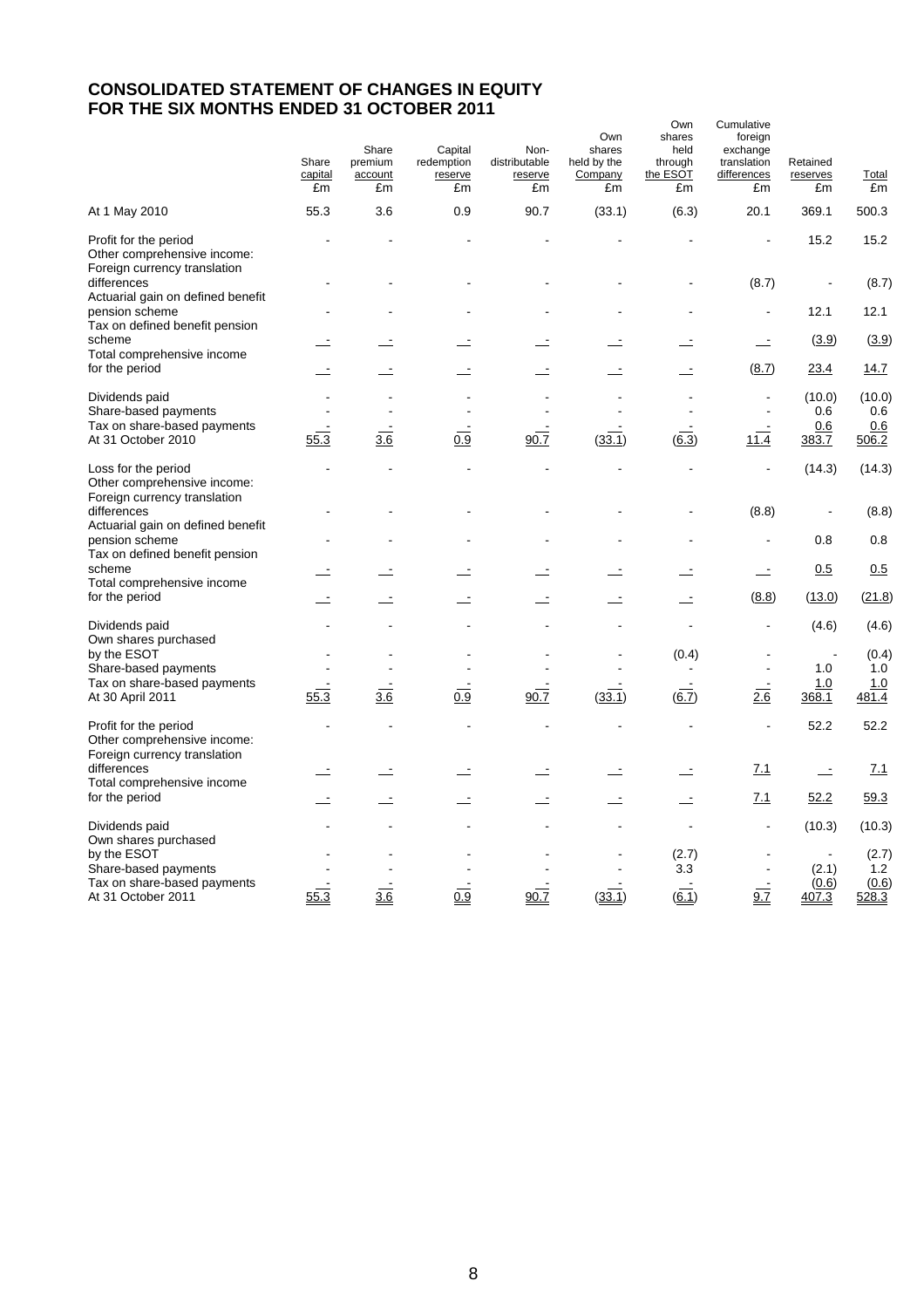# **CONSOLIDATED CASH FLOW STATEMENT FOR THE SIX MONTHS ENDED 31 OCTOBER 2011**

|                                                                    | Unaudited    |              |  |
|--------------------------------------------------------------------|--------------|--------------|--|
|                                                                    | 2011         | 2010         |  |
|                                                                    | £m           | £m           |  |
| Cash flows from operating activities                               |              |              |  |
| Cash generated from operations before exceptional                  |              |              |  |
| items and changes in rental equipment                              | 173.0        | 143.4        |  |
| Exceptional operating costs paid                                   | (2.0)        | (2.6)        |  |
| Payments for rental property, plant and equipment                  | (224.7)      | (85.5)       |  |
| Proceeds from disposal of rental property, plant and equipment     | <u>34.3</u>  | <u>19.0</u>  |  |
| Cash (used in)/generated by operations                             | (19.4)       | 74.3         |  |
| Financing costs paid (net)                                         | (24.6)       | (34.9)       |  |
| Tax paid (net)                                                     | (2.4)        | <u>(2.3)</u> |  |
| Net cash (used in)/generated by operating activities               | (46.4)       | 37.1         |  |
| Cash flows from investing activities                               |              |              |  |
| Payments for non-rental property, plant and equipment              | (32.9)       | (10.1)       |  |
| Proceeds from disposal of non-rental property, plant and equipment | 4.7          | <u>2.6</u>   |  |
| Net cash used in investing activities                              | (28.2)       | (7.5)        |  |
| Cash flows from financing activities                               |              |              |  |
| Drawdown of Ioans                                                  | 112.4        | 42.4         |  |
| Redemption of loans                                                | (22.6)       | (46.8)       |  |
| Capital element of finance lease payments                          | (0.8)        | (1.8)        |  |
| Dividends paid                                                     | (10.3)       | (10.0)       |  |
| Net cash from/(used in) financing activities                       | 78.7         | (16.2)       |  |
| Increase in cash and cash equivalents                              | 4.1          | 13.4         |  |
| Opening cash and cash equivalents                                  | 18.8         | 54.8         |  |
| Effect of exchange rate differences                                |              | (0.1)        |  |
| <b>Closing cash and cash equivalents</b>                           | <u> 22.9</u> | 68.1         |  |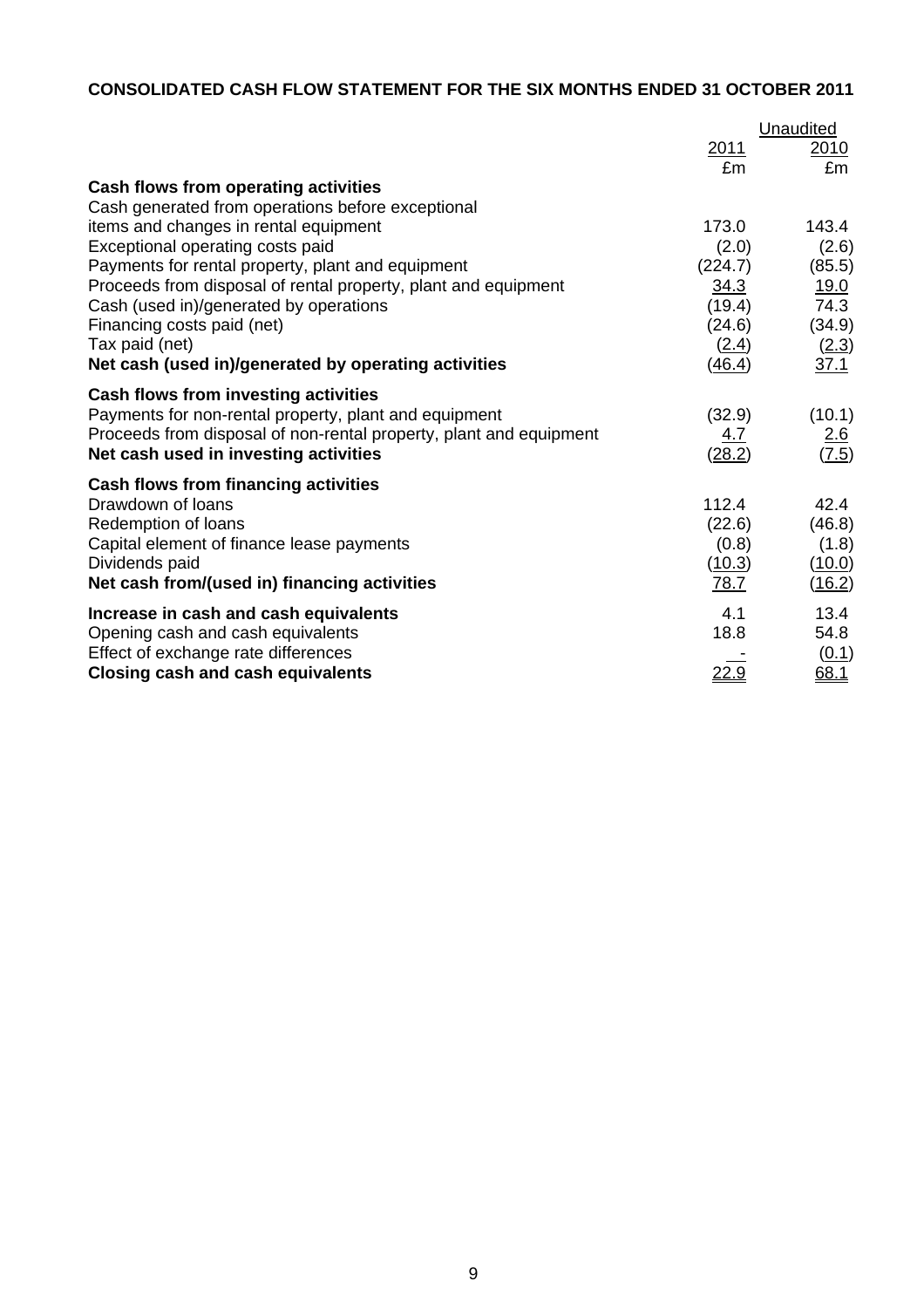### 1. Basis of preparation

The condensed interim financial statements for the six months ended 31 October 2011 were approved by the directors on 7 December 2011. They have been prepared in accordance with relevant International Financial Reporting Standards ('IFRS') as adopted by the European Union and the accounting policies set out in the Group's Annual Report and Accounts for the year ended 30 April 2011 except for the early adoption, with effect from 1 May 2011, of the 'Amendments to IFRS 7 financial instruments: disclosures - transfers of financial assets'. This amendment has no impact on the consolidated results or financial position of the Group.

The interim financial statements have been prepared on the going concern basis of accounting as summarised in the attached discussion of cash flow and net debt. These financial statements are unaudited and do not constitute statutory accounts within the meaning of Section 435 of the Companies Act 2006.

The statutory accounts for the year ended 30 April 2011 were prepared in accordance with relevant IFRS and have been mailed to shareholders and filed with the Registrar of Companies. The auditor's report on those accounts was unqualified and did not include a reference to any matter by way of emphasis without qualifying the report and did not contain a statement under Section 498(2) or (3) of the Companies Act 2006.

The exchange rates used in respect of the US dollar are:

|                                               | 2011 | <u> 2010</u> |
|-----------------------------------------------|------|--------------|
| Average for the three months ended 31 October | 1.60 | 1.57         |
| Average for the six months ended 31 October   | 1.61 | 1.53         |
| At 31 October                                 | 1 61 | 1.60         |

### 2. Segmental analysis

|                            |              | Operating      |              |              |
|----------------------------|--------------|----------------|--------------|--------------|
|                            |              | profit before  |              | Operating    |
|                            | Revenue      | amortisation   | Amortisation | profit       |
|                            | £m           | £m             | £m           | £m           |
| Three months to 31 October |              |                |              |              |
| 2011                       |              |                |              |              |
| Sunbelt                    | 259.3        | 62.2           | (0.4)        | 61.8         |
| A-Plant                    | 47.6         | 3.0            | (0.4)        | 2.6          |
| Corporate costs            |              | (1.8)          |              | <u>(1.8)</u> |
|                            | 306.9        | 63.4           | (0.8)        | 62.6         |
| 2010                       |              |                |              |              |
| Sunbelt                    | 202.5        | 35.0           | (0.1)        | 34.9         |
| A-Plant                    | 42.7         | 2.2            | (0.2)        | 2.0          |
| Corporate costs            |              | ( <u>1.7</u> ) |              | <u>(1.7)</u> |
|                            | <u> 245.</u> | <u>35.5</u>    | <u>(0.3)</u> | 35.2         |
|                            |              |                |              |              |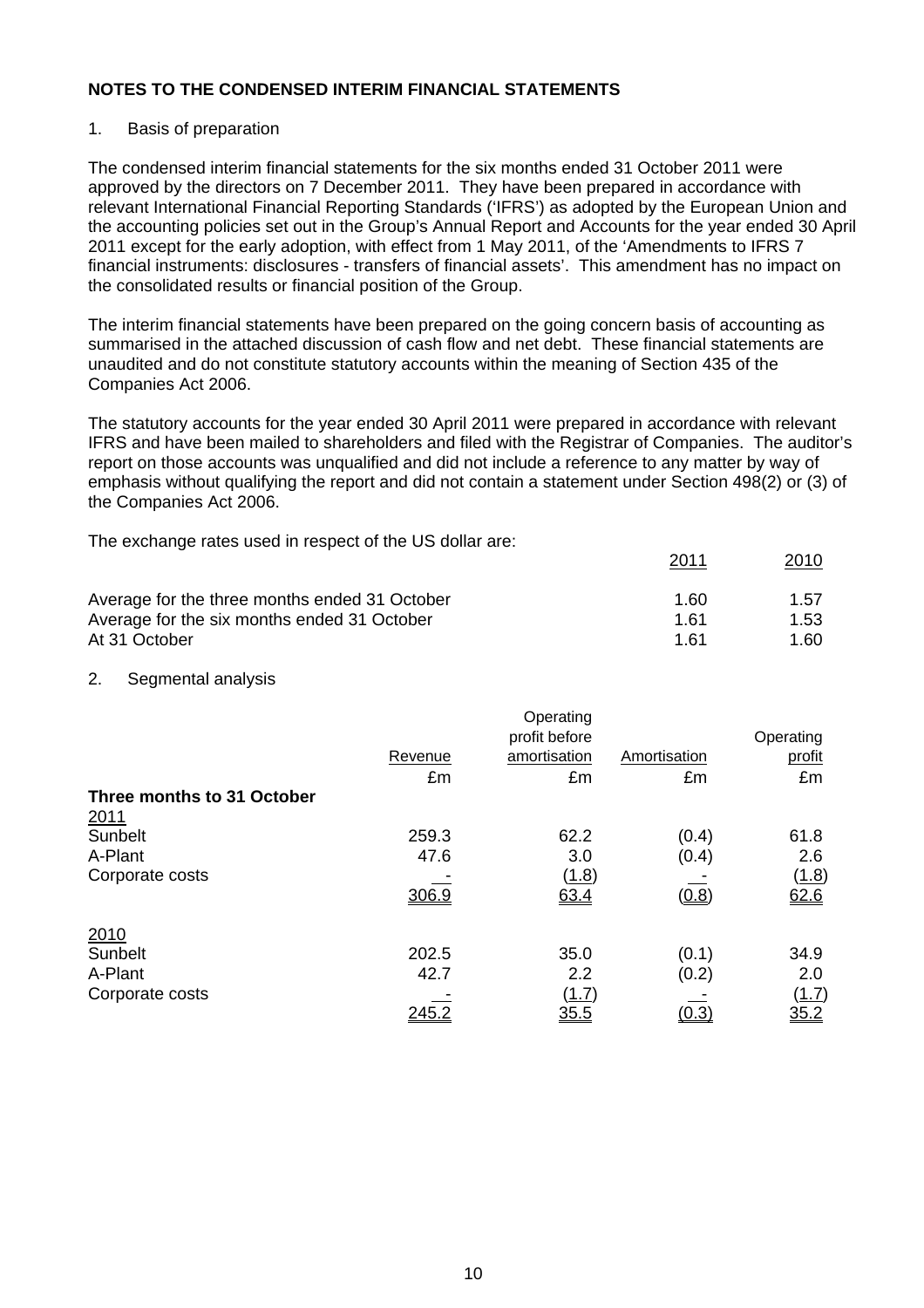2. Segmental analysis (continued)

|                                 |                | Operating<br>profit before |                        | Operating           |
|---------------------------------|----------------|----------------------------|------------------------|---------------------|
|                                 | Revenue        | amortisation               | Amortisation           | profit              |
|                                 | £m             | £m                         | £m                     | £m                  |
| <b>Six months to 31 October</b> |                |                            |                        |                     |
| <u> 2011</u>                    |                |                            |                        |                     |
| Sunbelt                         | 481.8          | 107.8                      | (0.7)                  | 107.1               |
| A-Plant                         | 93.7           | 5.3                        | (0.8)                  | 4.5                 |
| Corporate costs                 |                | (3.5)                      |                        | (3.5)               |
|                                 | 575.5          | 109.6                      | (1.5)                  | 108.1               |
| 2010                            |                |                            |                        |                     |
| Sunbelt                         | 401.9          | 64.7                       | (0.4)                  | 64.3                |
| A-Plant                         | 82.4           | 4.2                        | (0.3)                  | 3.9                 |
| Corporate costs                 |                | (3.2)                      |                        | (3.2)               |
|                                 | 484.3          | 65.7                       | (0.7)                  | 65.0                |
|                                 | Segment assets | Cash                       | <b>Taxation assets</b> | <b>Total assets</b> |
|                                 | £m             | £m                         | £m                     | £m                  |
| At 31 October 2011              |                |                            |                        |                     |
| Sunbelt                         | 1,477.3        |                            |                        | 1,477.3             |
| A-Plant                         | 294.1          |                            |                        | 294.1               |
| Corporate items                 | 0.2            | <u>22.9</u>                |                        | 25.4                |
|                                 | 1,771.6        | 22.9                       | $\frac{2.3}{2.3}$      | 1,796.8             |
| At 30 April 2011                |                |                            |                        |                     |
| Sunbelt                         | 1,284.4        |                            |                        | 1,284.4             |
| A-Plant                         | 291.8          |                            |                        | 291.8               |
| Corporate items                 | 0.1            | <u>18.8</u>                | <u>3.4</u>             | 22.3                |
|                                 | 1,576.3        | <u>18.8</u>                |                        | 1,598.5             |

# 3. Operating costs

|                                        | <b>Before</b><br>amortisation<br>£m | Amortisation<br>£m | Total<br>£m | <b>Before</b><br>amortisation<br>£m | Amortisation<br>£m | <b>Total</b><br>£m |
|----------------------------------------|-------------------------------------|--------------------|-------------|-------------------------------------|--------------------|--------------------|
| Three months to 31 October             |                                     |                    |             |                                     |                    |                    |
| Staff costs:                           |                                     |                    |             |                                     |                    |                    |
| <b>Salaries</b>                        | 79.1                                |                    | 79.1        | 65.6                                |                    | 65.6               |
| Social security costs                  | 5.2                                 |                    | 5.2         | 4.9                                 |                    | 4.9                |
| Other pension costs                    | <u>1.4</u>                          |                    | <u>1.4</u>  | 0.6                                 |                    | 0.6                |
|                                        | 85.7                                |                    | 85.7        | 71.1                                |                    | 71.1               |
| Used rental equipment sold             | <u>19.0</u>                         |                    | 19.0        | 12.2                                |                    | 12.2               |
| Other operating costs:                 |                                     |                    |             |                                     |                    |                    |
| Vehicle costs                          | 22.1                                |                    | 22.1        | 18.9                                |                    | 18.9               |
| Spares, consumables & external repairs | 15.7                                |                    | 15.7        | 15.6                                |                    | 15.6               |
| <b>Facility costs</b>                  | 11.3                                |                    | 11.3        | 10.7                                |                    | 10.7               |
| Other external charges                 | 40.4                                |                    | 40.4        | <u>34.9</u>                         |                    | 34.9               |
|                                        | 89.5                                |                    | 89.5        | 80.1                                |                    | 80.1               |
| Depreciation and amortisation:         |                                     |                    |             |                                     |                    |                    |
| Depreciation                           | 49.3                                |                    | 49.3        | 46.3                                |                    | 46.3               |
| Amortisation of acquired intangibles   |                                     | 0.8                | 0.8         |                                     | 0.3                | 0.3                |
|                                        | 49.3                                | 0.8                | 50.1        | 46.3                                | 0.3                | 46.6               |
|                                        | 243.5                               | 0.8                | 244.3       | 209.7                               | 0.3                | 210.0              |

2011 2010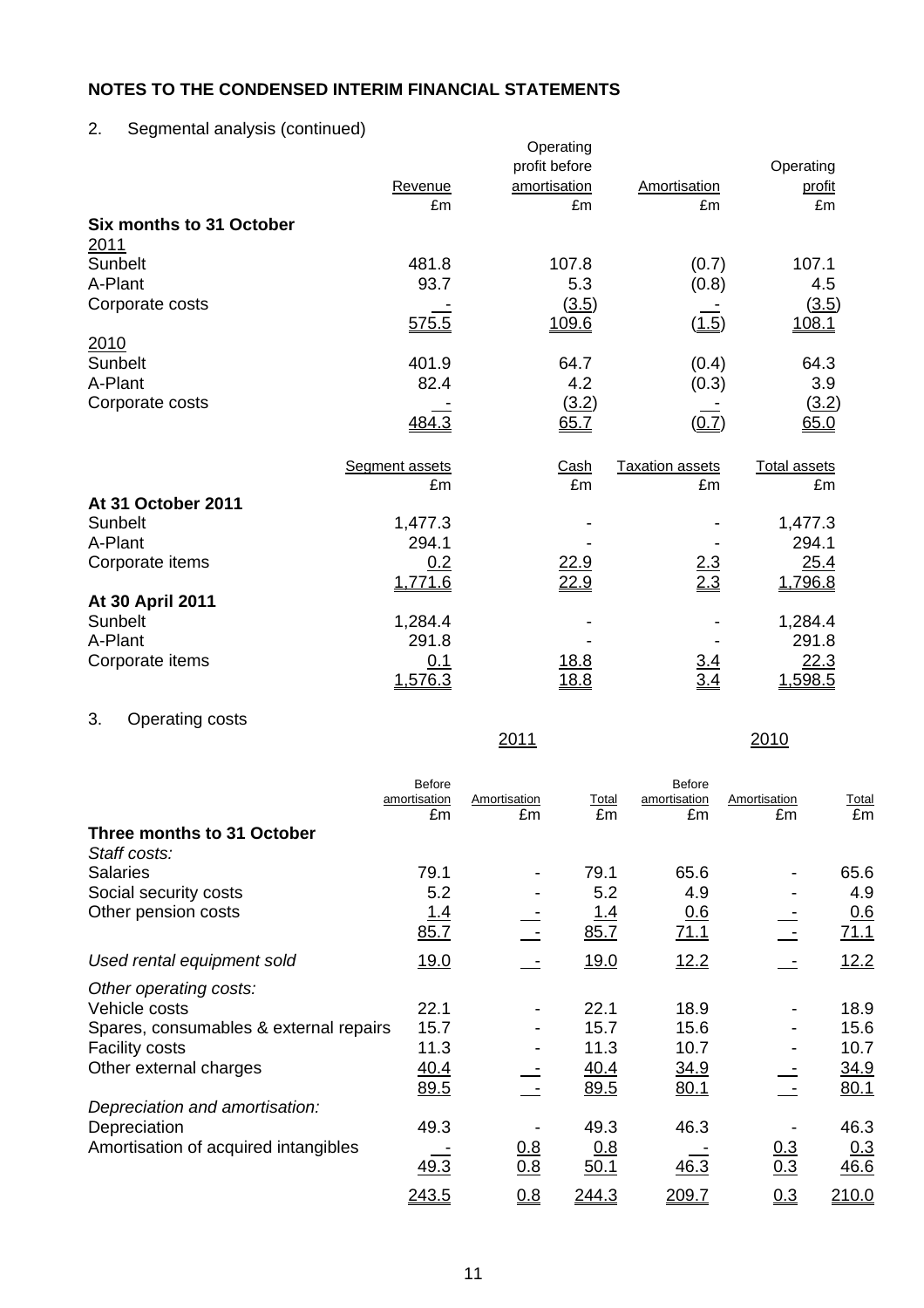## 3. Operating costs (continued)

|                                          |                                     | <u>2011</u>        |             |                              | 2010               |             |
|------------------------------------------|-------------------------------------|--------------------|-------------|------------------------------|--------------------|-------------|
|                                          | <b>Before</b><br>amortisation<br>£m | Amortisation<br>£m | Total<br>£m | Before<br>amortisation<br>£m | Amortisation<br>£m | Total<br>£m |
| Six months to 31 October<br>Staff costs: |                                     |                    |             |                              |                    |             |
| <b>Salaries</b>                          | 152.1                               |                    | 152.1       | 130.8                        |                    | 130.8       |
| Social security costs                    | 10.3                                |                    | 10.3        | 9.8                          |                    | 9.8         |
| Other pension costs                      | 2.8                                 |                    | 2.8         | <u> 1.1</u>                  |                    | <u>1.1</u>  |
|                                          | 165.2                               |                    | 165.2       | 141.7                        |                    | 141.7       |
| Used rental equipment sold               | 31.1                                |                    | 31.1        | 20.5                         |                    | 20.5        |
| Other operating costs:                   |                                     |                    |             |                              |                    |             |
| Vehicle costs                            | 42.8                                |                    | 42.8        | 38.1                         |                    | 38.1        |
| Spares, consumables & external repairs   | 30.5                                |                    | 30.5        | 30.2                         |                    | 30.2        |
| <b>Facility costs</b>                    | 21.9                                |                    | 21.9        | 23.1                         |                    | 23.1        |
| Other external charges                   | 77.4                                |                    | 77.4        | <u>70.5</u>                  |                    | <u>70.5</u> |
|                                          | 172.6                               |                    | 172.6       | 161.9                        |                    | 161.9       |
| Depreciation and amortisation:           |                                     |                    |             |                              |                    |             |
| Depreciation                             | 97.0                                |                    | 97.0        | 94.5                         |                    | 94.5        |
| Amortisation of acquired intangibles     |                                     | $\frac{1.5}{1.5}$  | <u> 1.5</u> |                              | $\frac{0.7}{0.7}$  | <u>0.7</u>  |
|                                          | 97.0                                |                    | 98.5        | 94.5                         |                    | 95.2        |
|                                          | 465.9                               | <u>1.5</u>         | 467.4       | 418.6                        | <u>0.7</u>         | 419.3       |

### 4. Exceptional items, amortisation and fair value remeasurements

Exceptional items are those items of financial performance that are material and non-recurring in nature. Amortisation relates to the periodic write off of acquired intangible assets. Fair value remeasurements relate to embedded call options in the Group's senior secured note issues. The Group believes these items should be disclosed separately within the consolidated income statement to assist in the understanding of the financial performance of the Group. Underlying profit and earnings per share are stated before exceptional items, amortisation of acquired intangibles and fair value remeasurements.

There were no exceptional items either this year or last. Amortisation of acquired intangibles and fair value remeasurements are as set out below.

|                                      | Three months to |            | Six months to |              |  |
|--------------------------------------|-----------------|------------|---------------|--------------|--|
|                                      |                 | 31 October |               | 31 October   |  |
|                                      | <u> 2011</u>    | 2010       | 2011          | 2010         |  |
|                                      | £m              | £m         | £m            | £m           |  |
| Fair value remeasurements            |                 | 8.2        |               | 5.7          |  |
| Amortisation of acquired intangibles | 0.8             | <u>0.3</u> | <u>1.5</u>    | 0.7          |  |
|                                      | 0.8             | 8.5        | 1.5           | 6.4          |  |
| Taxation                             | (0.3)           | (3.0)      | (0.5)         | <u>(2.3)</u> |  |
|                                      | <u>0.5</u>      | <u>5.5</u> | <u>1.U</u>    | <u>4.1</u>   |  |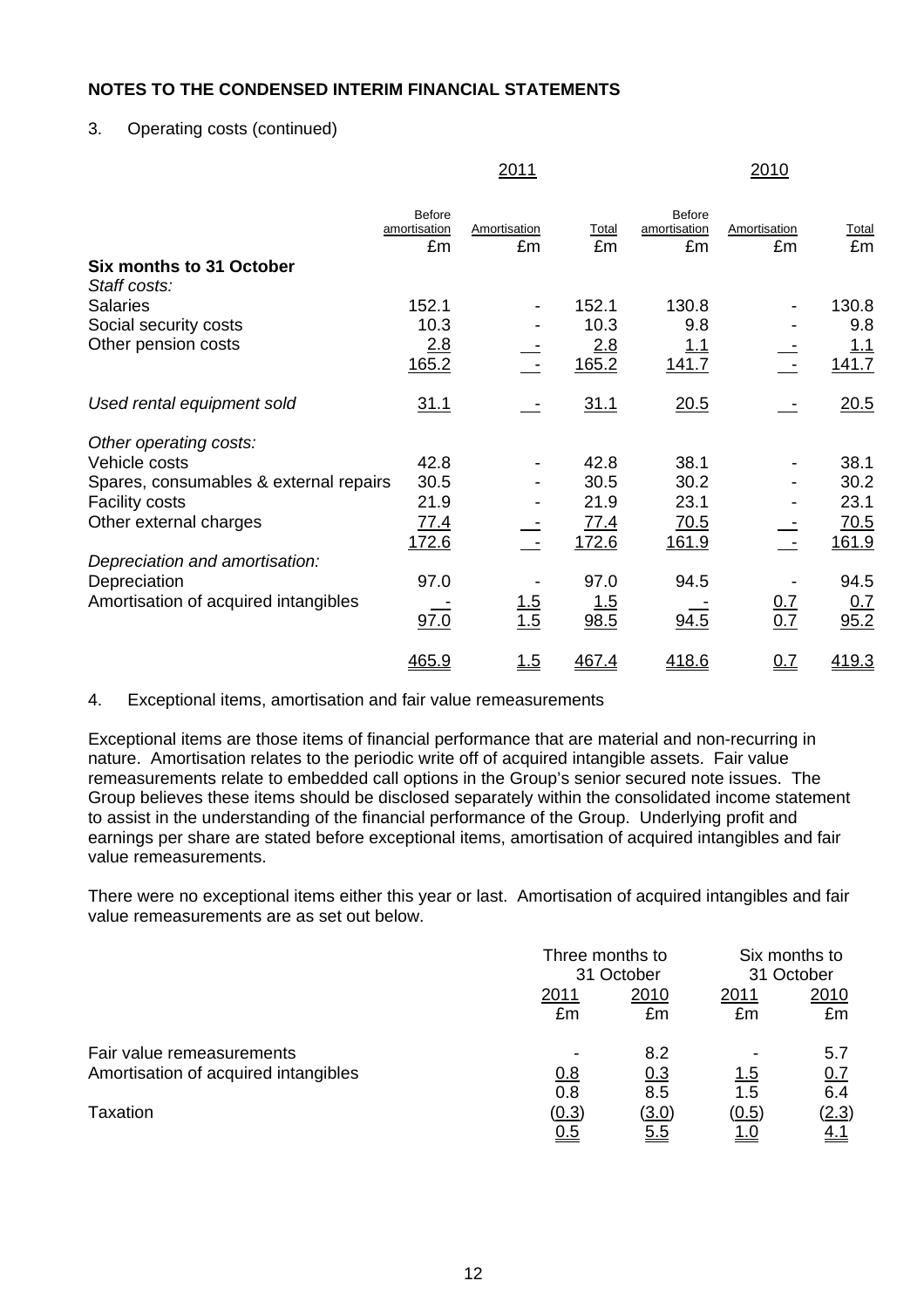4. Exceptional items, amortisation and fair value remeasurements (continued)

The items detailed in the table above are presented in the income statement as follows:

|                                                                                 |                               | Three months to<br>31 October | Six months to<br>31 October |                   |  |
|---------------------------------------------------------------------------------|-------------------------------|-------------------------------|-----------------------------|-------------------|--|
|                                                                                 | 2011<br>£m                    | 2010<br>£m                    | 2011<br>£m                  | 2010<br>£m        |  |
| Amortisation of acquired intangibles<br>Charged in arriving at operating profit | 0.8<br>0.8                    | 0.3<br>0.3                    | <u>1.5</u><br>1.5           | <u>0.7</u><br>0.7 |  |
| Interest expense                                                                |                               | $\frac{8.2}{8.5}$             |                             | $\frac{5.7}{6.4}$ |  |
| Charged in arriving at profit before taxation                                   | 0.8                           |                               | $\overline{1.5}$            |                   |  |
| <b>Taxation</b>                                                                 | (0.3)<br>0.5                  | (3.0)<br>5.5                  | (0.5)<br><u> 1.0</u>        | (2.3)<br>4.1      |  |
| 5.<br>Financing costs                                                           |                               |                               |                             |                   |  |
|                                                                                 | Three months to<br>31 October |                               | Six months to<br>31 October |                   |  |
|                                                                                 | 2011                          | <u>2010</u>                   | 2011                        | <u>2010</u>       |  |
|                                                                                 | £m                            | £m                            | £m                          | £m                |  |
| Investment income:<br>Expected return on assets of defined benefit              |                               |                               |                             |                   |  |
| pension plan                                                                    | (1.1)                         | (1.0)                         | (2.1)                       | (1.9)             |  |
| Interest expense:                                                               |                               |                               |                             |                   |  |
| Bank interest payable<br>Interest payable on second priority                    | 4.3                           | 4.5                           | 8.4                         | 9.0               |  |
| senior secured notes                                                            | 7.8                           | 11.3                          | 15.4                        | 23.2              |  |
| Interest payable on finance leases                                              |                               |                               | 0.1                         | 0.1               |  |
| Non-cash unwind of discount on defined benefit<br>pension plan liabilities      | 0.9                           | 0.9                           | 1.6                         | 1.8               |  |
| Non-cash unwind of discount on                                                  |                               |                               |                             |                   |  |
| self-insurance provisions                                                       | 0.3                           | 0.3                           | 0.6                         | 0.7               |  |
| Amortisation of deferred costs of debt raising                                  | 0.6<br>13.9                   | <u>1.4</u><br>18.4            | 1.2<br>27.3                 | 2.8<br>37.6       |  |
| Total interest expense                                                          |                               |                               |                             |                   |  |
| Net financing costs before remeasurements                                       | 12.8                          | 17.4                          | 25.2                        | 35.7              |  |
| Fair value remeasurements<br>Net financing costs                                | 12.8                          | 8.2<br>25.6                   | 25.2                        | 5.7<br>41.4       |  |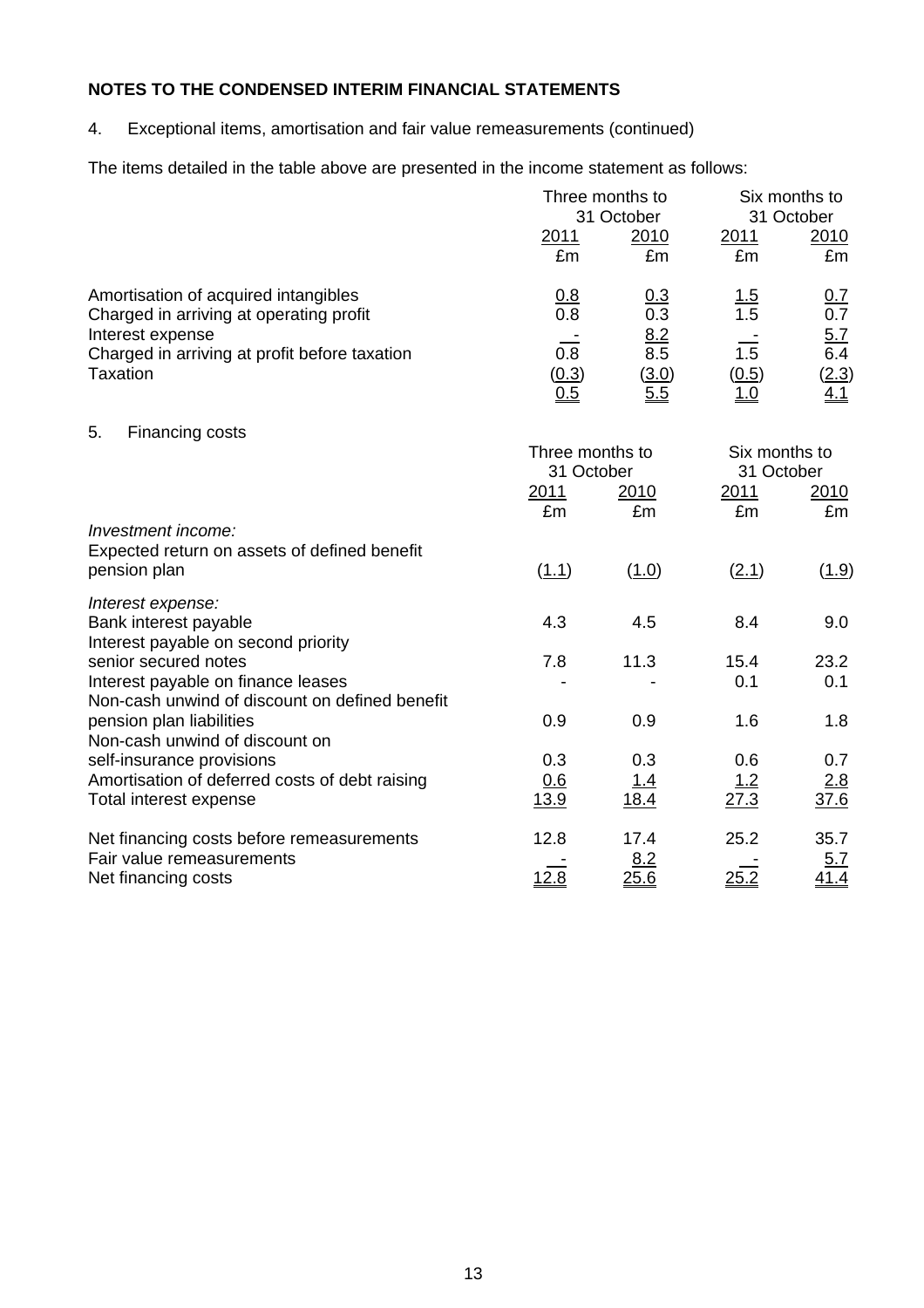### 6. Taxation

The tax charge for the period has been computed using an estimated effective rate of 40% in the US (2010: 35%) and 27% in the UK (2010: 30%). The blended effective rate for the Group as a whole is 37% of the profit before tax, amortisation of acquired intangibles and fair value remeasurements.

The tax charge of £31.2m (2010: £10.7m) on the underlying pre-tax profit of £84.4m (2010: £30.0m) is as follows:

|                                                     | Six months to |                   |
|-----------------------------------------------------|---------------|-------------------|
|                                                     | 31 October    |                   |
|                                                     | 2011          | 2010              |
|                                                     | £m            | £m                |
| <b>Current tax</b>                                  |               |                   |
| - Current tax on income for the period              | 4.5           | 4.2               |
| - Adjustment to prior year                          | (0.1)         |                   |
|                                                     | 4.4           | $\overline{4.2}$  |
| Deferred tax                                        |               |                   |
| - Origination and reversal of temporary differences | 26.3          | 6.3               |
| - Adjustments to prior year                         | 0.5           |                   |
|                                                     | 26.8          | $\frac{0.2}{6.5}$ |
|                                                     |               |                   |
| Tax on underlying activities                        | 31.2          | 10.7              |
|                                                     |               |                   |
| Comprising:                                         |               |                   |
| - UK tax                                            | 5.3           | 5.8               |
| - US tax                                            | 25.9          | 4.9               |
|                                                     | <u>31.2</u>   | <u> 10.7</u>      |
|                                                     |               |                   |

In addition, the tax credit of £0.5m (2010: £2.3m) on amortisation of acquired intangibles and fair value remeasurements of £1.5m (2010: £6.4m) consists of a current tax credit of £nil (2010: £0.4m) relating to the UK, a deferred tax credit of £0.2m relating to the UK (2010: £0.1m) and a deferred tax credit of £0.3m (2010: £1.8m) relating to the US.

### 7. Earnings per share

Basic and diluted earnings per share for the three and six months ended 31 October 2011 have been calculated based on the profit for the relevant period and on the weighted average number of ordinary shares in issue during that period (excluding shares held in treasury and by the ESOT over which dividends have been waived). Diluted earnings per share are computed using the result for the relevant period and the diluted number of shares (ignoring any potential issue of ordinary shares which would be anti-dilutive).

These are calculated as follows:

|                                                            | Three months to<br>31 October |                              | Six months to<br>31 October   |                                 |
|------------------------------------------------------------|-------------------------------|------------------------------|-------------------------------|---------------------------------|
|                                                            | 2011                          | 2010                         | 2011                          | 2010                            |
| Profit for the financial period (£m)                       | <u>31.5</u>                   | <u>6.1</u>                   | 52.2                          | 15.2                            |
| Weighted average number of shares (m) - basic<br>- diluted | <u>497.9</u><br>505.9         | <u>497.7</u><br>504.6        | 497.8<br>507.2                | <u>497.7</u><br>504.5           |
| Basic earnings per share<br>Diluted earnings per share     | 6.3p<br>6.2p                  | <u> 1.2p</u><br><u> 1.2p</u> | <u>10.5p</u><br><u> 10.3p</u> | <u>3.1p</u><br>3.0 <sub>p</sub> |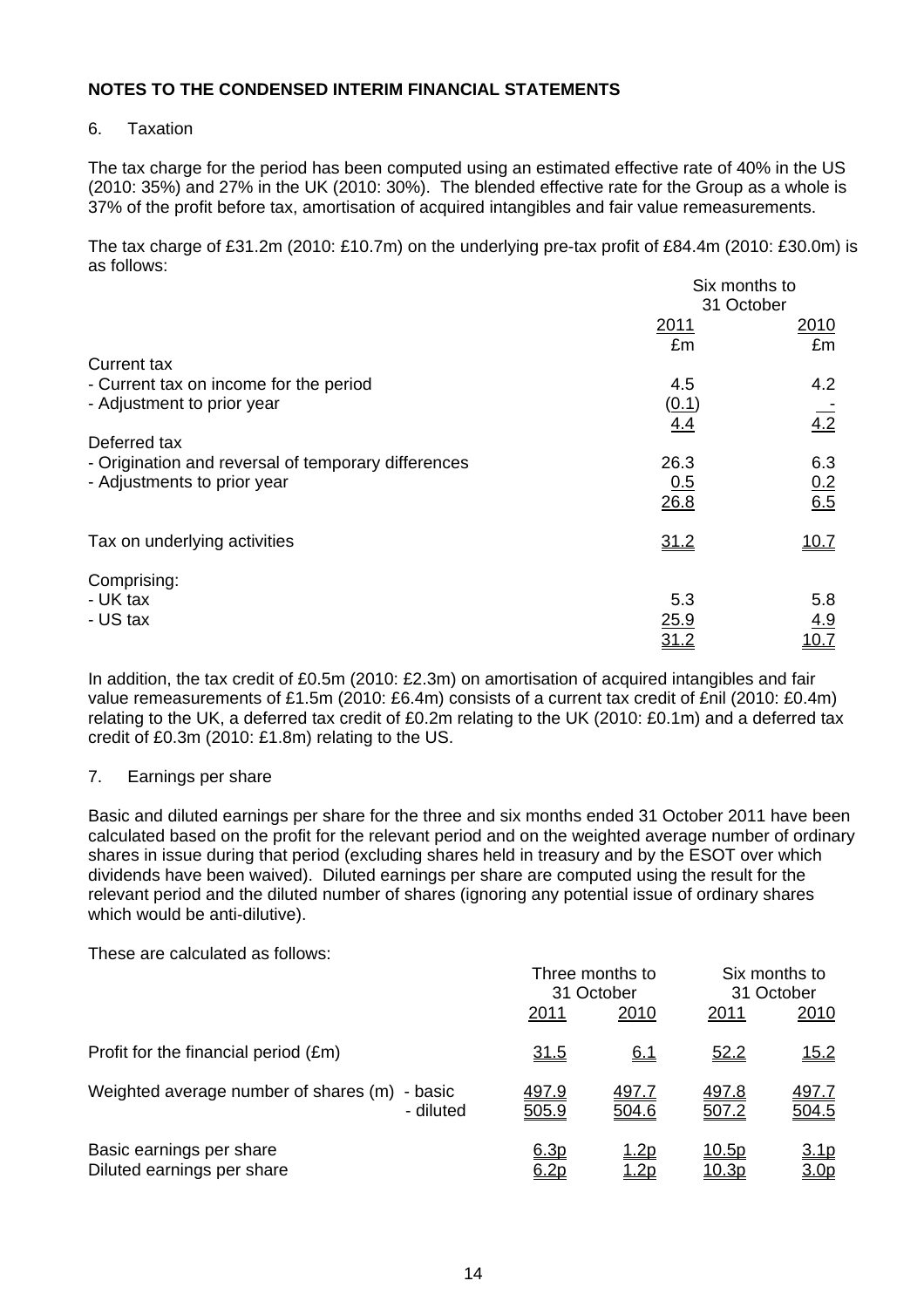## 7. Earnings per share (continued)

Underlying earnings per share (defined in any period as the earnings before amortisation of acquired intangibles and fair value remeasurements for that period divided by the weighted average number of shares in issue in that period) and cash tax earnings per share (defined in any period as underlying earnings before other deferred taxes divided by the weighted average number of shares in issue in that period) may be reconciled to the basic earnings per share as follows:

|                                                                      | Three months to<br>31 October |                  | Six months to<br>31 October |                  |
|----------------------------------------------------------------------|-------------------------------|------------------|-----------------------------|------------------|
|                                                                      | 2011                          | 2010             | 2011                        | <u>2010</u>      |
| Basic earnings per share<br>Amortisation of acquired intangibles and | 6.3p                          | 1.2p             | 10.5p                       | 3.1 <sub>p</sub> |
| fair value remeasurements                                            | 0.1 <sub>p</sub>              | 1.7 <sub>p</sub> | 0.3p                        | 1.3p             |
| Tax on amortisation and remeasurements                               |                               | (0.6p)           | (0.1p)                      | (0.5p)           |
| Underlying earnings per share                                        | 6.4p                          | 2.3p             | 10.7 <sub>p</sub>           | 3.9 <sub>p</sub> |
| Other deferred tax                                                   | 3.4 <sub>p</sub>              | 0.9 <sub>p</sub> | <u>5.4p</u>                 | <u>1.3p</u>      |
| Cash tax earnings per share                                          | 9.8p                          | <u>3.2p</u>      | <u>16.1p</u>                | 5.2p             |

#### 8. Dividends

During the period, a final dividend in respect of the year ended 30 April 2011 of 2.07p (2009: 2.0p) per share was paid to shareholders costing £10.3m (2010: £10.0m).

#### 9. Property, plant and equipment

|                                | 2011      | 2010         |               |                |
|--------------------------------|-----------|--------------|---------------|----------------|
|                                | Rental    |              | Rental        |                |
|                                | equipment | <b>Total</b> | equipment     | <u>Total</u>   |
| Net book value                 | £m        | £m           | £m            | £m             |
| At 1 May                       | 914.5     | 1,036.2      | 969.7         | 1,101.6        |
| Exchange difference            | 24.4      | 27.1         | (30.0)        | (33.5)         |
| Reclassifications              | (0.2)     |              | (0.3)         |                |
| Acquisitions                   | (0.3)     | (0.3)        |               |                |
| <b>Additions</b>               | 219.4     | 253.5        | 84.1          | 95.9           |
| <b>Disposals</b>               | (30.2)    | (34.1)       | (19.4)        | (21.6)         |
| Depreciation                   | (85.1)    | (97.0)       | <u>(82.7)</u> | <u>(94.5)</u>  |
| At 31 October                  | 1,042.5   | 1,185.4      | 921.4         | <u>1,047.9</u> |
| 10.<br>Called up share capital |           |              |               |                |

Ordinary shares of 10p each:

|                                    | 31 October<br>2011<br>Number | 2011<br>Number | 30 April 31 October<br>2011<br>£m | 30 April<br>2011<br>£m |
|------------------------------------|------------------------------|----------------|-----------------------------------|------------------------|
| Authorised                         | 900,000,000                  | 900,000,000    | 90.0                              | <u>90.0</u>            |
| Allotted, called up and fully paid | 553,325,554                  | 553,325,554    | <u>55.3</u>                       | <u>55.3</u>            |

At 31 October 2011, 50m shares were held by the Company and a further 4.7m shares were held by the Company's Employee Share Ownership Trust.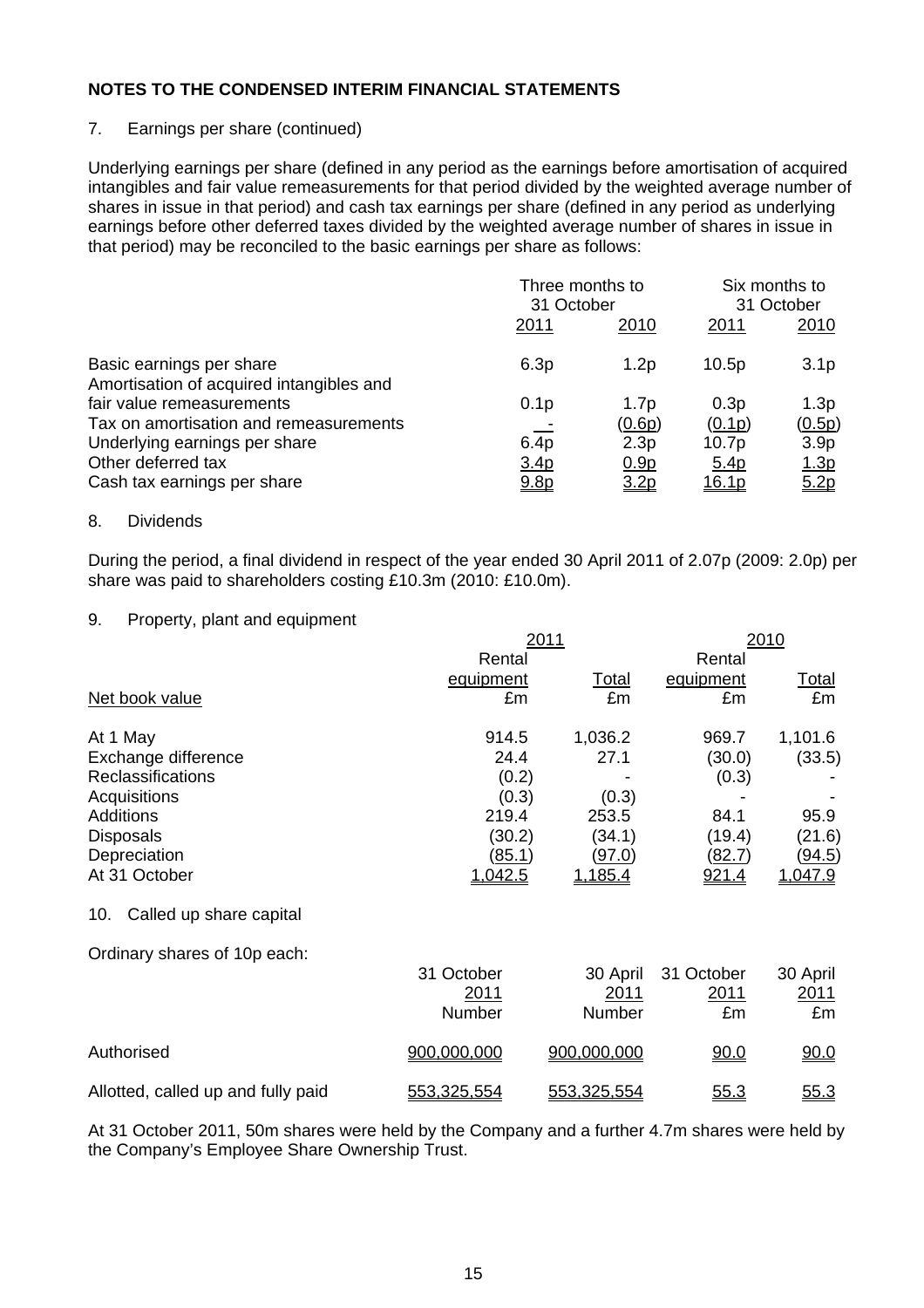| Notes to the cash flow statement<br>11.                                   |              |              |       |               |                          |
|---------------------------------------------------------------------------|--------------|--------------|-------|---------------|--------------------------|
|                                                                           |              |              |       |               | Six months to 31 October |
|                                                                           |              |              |       | 2011<br>£m    | 2010<br>£m               |
| Cash flow from operating activities<br>a)                                 |              |              |       |               |                          |
|                                                                           |              |              |       |               |                          |
| Operating profit before exceptional items and amortisation                |              |              |       | 109.6         | 65.7                     |
| Depreciation                                                              |              |              |       | 97.0<br>206.6 | 94.5                     |
| EBITDA before exceptional items<br>Profit on disposal of rental equipment |              |              |       | (5.4)         | 160.2<br>(0.9)           |
| Profit on disposal of other property, plant and equipment                 |              |              |       | (1.0)         | (0.6)                    |
| Decrease/(increase) in inventories                                        |              |              |       | 0.2           | (0.3)                    |
| Increase in trade and other receivables                                   |              |              |       | (29.5)        | (26.9)                   |
| Increase in trade and other payables                                      |              |              |       | 0.8           | 11.4                     |
| Exchange differences                                                      |              |              |       | 0.1           | (0.1)                    |
| Other non-cash movements                                                  |              |              |       | 1.2           | 0.6                      |
| Cash generated from operations before exceptional items                   |              |              |       |               |                          |
| and changes in rental equipment                                           |              | <u>173.0</u> | 143.4 |               |                          |
|                                                                           |              |              |       |               | Six months to 31 October |
|                                                                           |              |              |       | 2011          | 2010                     |
|                                                                           |              |              |       | £m            | £m                       |
| Reconciliation to net debt<br>b)                                          |              |              |       |               |                          |
| Increase in cash in the period                                            |              |              |       | (4.1)         | (13.4)                   |
| Increase/(decrease) in debt through cash flow                             |              |              |       | 89.0          | (6.2)                    |
| Change in net debt from cash flows                                        |              |              |       | 84.9          | (19.6)                   |
| Exchange differences                                                      |              |              |       | 26.4          | (37.1)                   |
| Non-cash movements:                                                       |              |              |       |               |                          |
| - deferred costs of debt raising                                          |              |              |       | 1.2           | 2.8                      |
| - capital element of new finance leases                                   |              |              |       | <u>1.0</u>    | 1.7                      |
| Increase/(reduction) in net debt in the period                            |              |              |       | 113.5         | (52.2)                   |
| Opening net debt                                                          |              |              |       | <u>775.7</u>  | 829.0                    |
| Closing net debt                                                          |              |              |       | 889.2         | <u>776.8</u>             |
| Analysis of net debt<br>C)                                                |              |              |       |               |                          |
|                                                                           | 1 May        | Exchange     | Cash  | Non-cash      | 31 October               |
|                                                                           | 2011         | movement     | flow  | movements     | 2011                     |
|                                                                           | £m           | £m           | £m    | £m            | £m                       |
| Cash                                                                      | (18.8)       |              | (4.1) |               | (22.9)                   |
| Debt due within 1 year                                                    | 1.7          |              | (0.8) | 0.8           | 1.7                      |
| Debt due after 1 year                                                     | 792.8        | 26.4         | 89.8  | 1.4           | 910.4                    |
| Total net debt                                                            | <u>775.7</u> | <u>26.4</u>  | 84.9  | 2.2           | 889.2                    |

Details of the Group's debt are given in the Review of Second Quarter, Balance Sheet and Cash Flow accompanying these interim financial statements.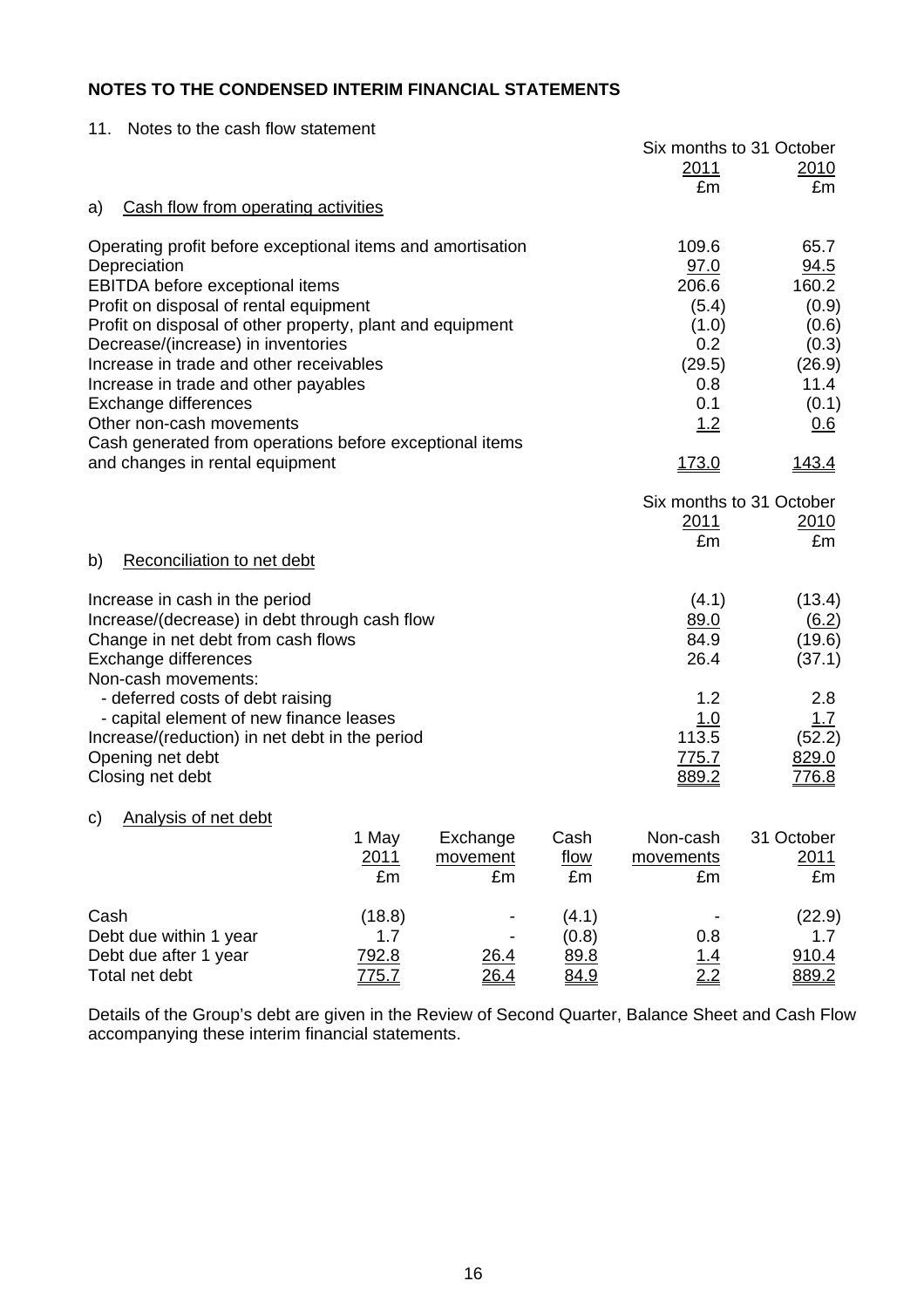### 12. Contingent liabilities

There have been no significant changes in contingent liabilities from those reported in the financial statements for the year ended 30 April 2011.

In Spring 2011, following audits of the tax returns of the Group's US subsidiaries for the four years ended 30 April 2009, the US Internal Revenue Service ("IRS") issued revised assessments and associated notices of interest and penalties arising from its reclassification of certain US intercompany debt in those years from debt to equity and its consequent recharacterisation of US interest payments to the UK as equity-like distributions. The revised assessments would result in additional net tax payments due of \$32m together with interest and penalties of \$13m. We disagree with these assessments and believe that no adjustment is warranted.

If, contrary to our view, the IRS prevailed in its arguments then the Group has been advised that application to the UK tax authorities under the Competent Authority procedure should enable a corresponding adjustment reducing UK intercompany interest receivable and hence UK tax to be agreed. Taking account of this UK offset, the estimated impact of the IRS's proposed adjustments at 31 October 2011 would be to increase current tax payable by £28m, current tax receivable by £11m, deferred tax liabilities by £58m and deferred tax assets by £41m while shareholders' equity would reduce by approximately £34m.

Having taken external professional advice, the directors consider that the adjustments proposed by the IRS audit team have no merit and intend to defend this position vigorously. Whilst the procedures that have to be followed to resolve this sort of tax issue make it likely that it will be some years before the eventual outcome is known, the Board does not anticipate this matter having any material impact on the Group's results or financial position.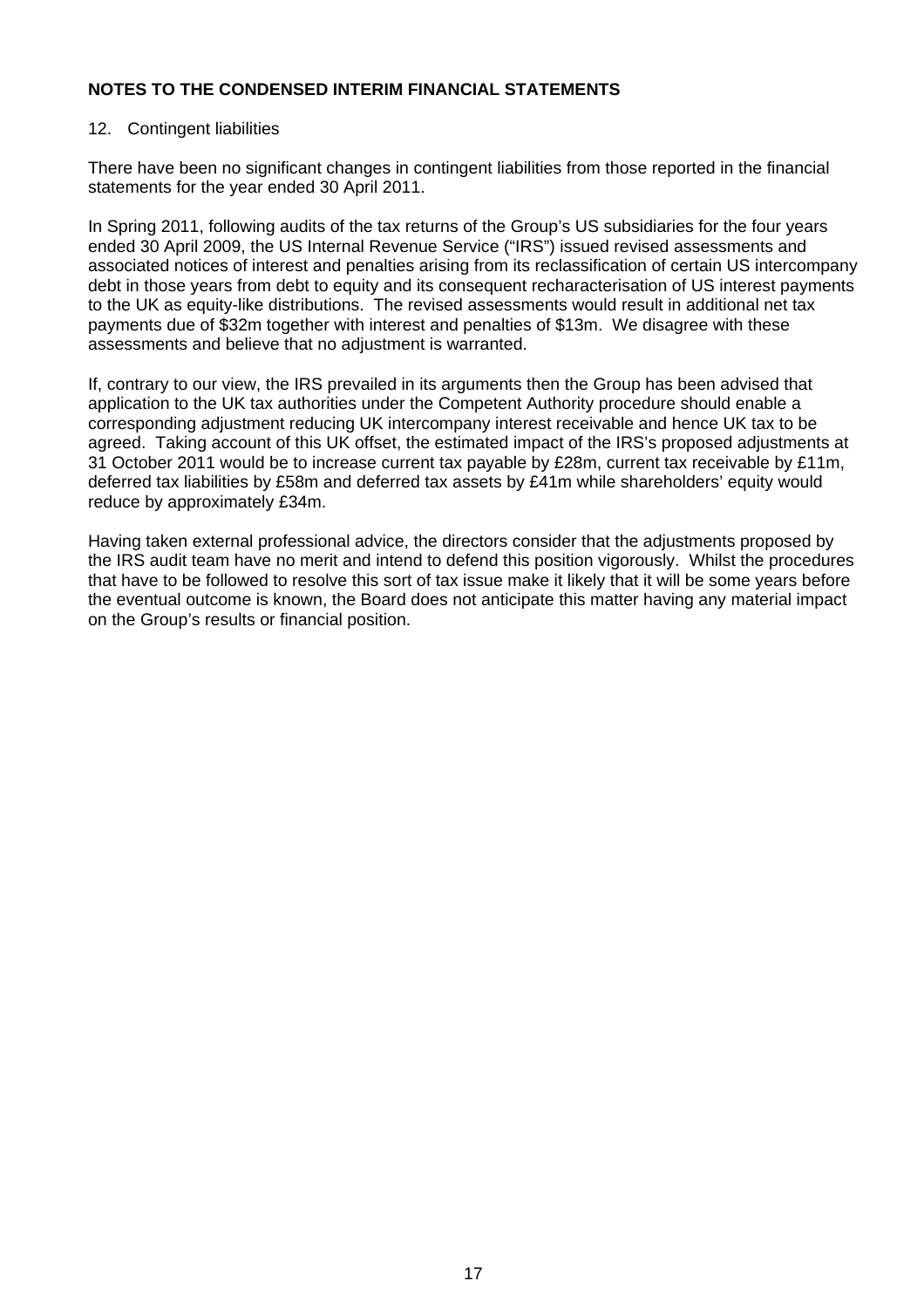# **REVIEW OF SECOND QUARTER, BALANCE SHEET AND CASH FLOW**

#### **Second quarter**

|                                                    |       | Revenue |       | <b>EBITDA</b> | Operating profit |                  |
|----------------------------------------------------|-------|---------|-------|---------------|------------------|------------------|
|                                                    | 2011  | 2010    | 2011  | 2010          | 2011             | 2010             |
| Sunbelt in \$m                                     | 414.7 | 317.7   | 161.6 | <u>111.7</u>  | 99.6             | 54.8             |
| Sunbelt in £m                                      | 259.3 | 202.5   | 101.0 | 71.3          | 62.2             | 35.0             |
| A-Plant                                            | 47.6  | 42.7    | 13.5  | 12.1          | 3.0              | $2.2\phantom{0}$ |
| Group central costs                                |       |         | (1.8) | (1.6)         | (1.8)            | (1.7)            |
|                                                    | 306.9 | 245.2   | 112.7 | 81.8          | 63.4             | 35.5             |
| Net financing costs                                |       |         |       |               | (12.8)           | (17.4)           |
| Profit before tax, remeasurements and amortisation |       |         |       |               | 50.6             | 18.1             |
| Fair value remeasurements                          |       |         |       |               |                  | (8.2)            |
| Amortisation                                       |       |         |       |               | (0.8)            | (0.3)            |
| Profit before taxation                             |       |         |       |               | <u>49.8</u>      | 96               |
| <b>Margins</b>                                     |       |         |       |               |                  |                  |
| Sunbelt                                            |       |         | 39.0% | 35.2%         | 24.0%            | 17.3%            |
| A-Plant                                            |       |         | 28.4% | 28.4%         | 6.3%             | 5.1%             |
| Group                                              |       |         | 36.8% | 33.3%         | 20.7%            | 14.5%            |

Second quarter results reflect continued improvement in the US with Sunbelt's rental revenue growing 28% to \$367m (2010: \$286m). This comprised a 14% increase in fleet on rent, 7% higher yield and a first-time contribution from Empire Scaffold. In the UK, A-Plant's second quarter rental revenue grew by 10% to £44m (2010: £39m) including 1% growth in average fleet on rent and 6% yield improvement.

Total revenue growth for the Group of 27% at constant rates included higher used equipment sales revenue of £22m (2010: £13m) as we increased capital expenditure and hence sold more used equipment.

Costs remained under close control with the reported growth in staff costs reflecting primarily the first-time inclusion of Empire. Consequently, Sunbelt's EBITDA increased by \$50m or 73% of the net \$69m increase in second quarter rental revenue as adjusted to exclude the \$12m first-time impact of Empire's largely pass-through erection and dismantling labour recovery billings. This high "drop through" again demonstrates the significant operational gearing in the business. In a tough market, A-Plant also delivered an improved performance with its operating profits improving to £3m.

Group pre-tax profit before amortisation of acquired intangibles and fair value remeasurements grew to £51m, 2.8 times greater than 2010's £18m. This reflected the operating profit growth and lower net financing costs of £13m (2010: £17m), mainly as a result of the benefits of the debt refinancing undertaken in the fourth quarter of 2010/11. After £1m of intangible amortisation, the statutory profit before tax was £50m (2010: £10m).

#### Fixed assets

|                                                                                                                                      | Growth                | 2011<br>Maintenance   | Total                                           | 2010<br><b>Total</b>                |
|--------------------------------------------------------------------------------------------------------------------------------------|-----------------------|-----------------------|-------------------------------------------------|-------------------------------------|
| Sunbelt in \$m                                                                                                                       | 172.9                 | 143.2                 | <u>316.1</u>                                    | <u>120.3</u>                        |
| Sunbelt in £m<br>A-Plant<br>Total rental equipment<br>Delivery vehicles, property improvements & computers<br><b>Total additions</b> | 107.1<br><u>107.1</u> | 88.8<br>23.5<br>112.3 | 195.9<br>23.5<br>219.4<br>34.1<br><u> 253.5</u> | 75.2<br>8.9<br>84.1<br>11.8<br>95.9 |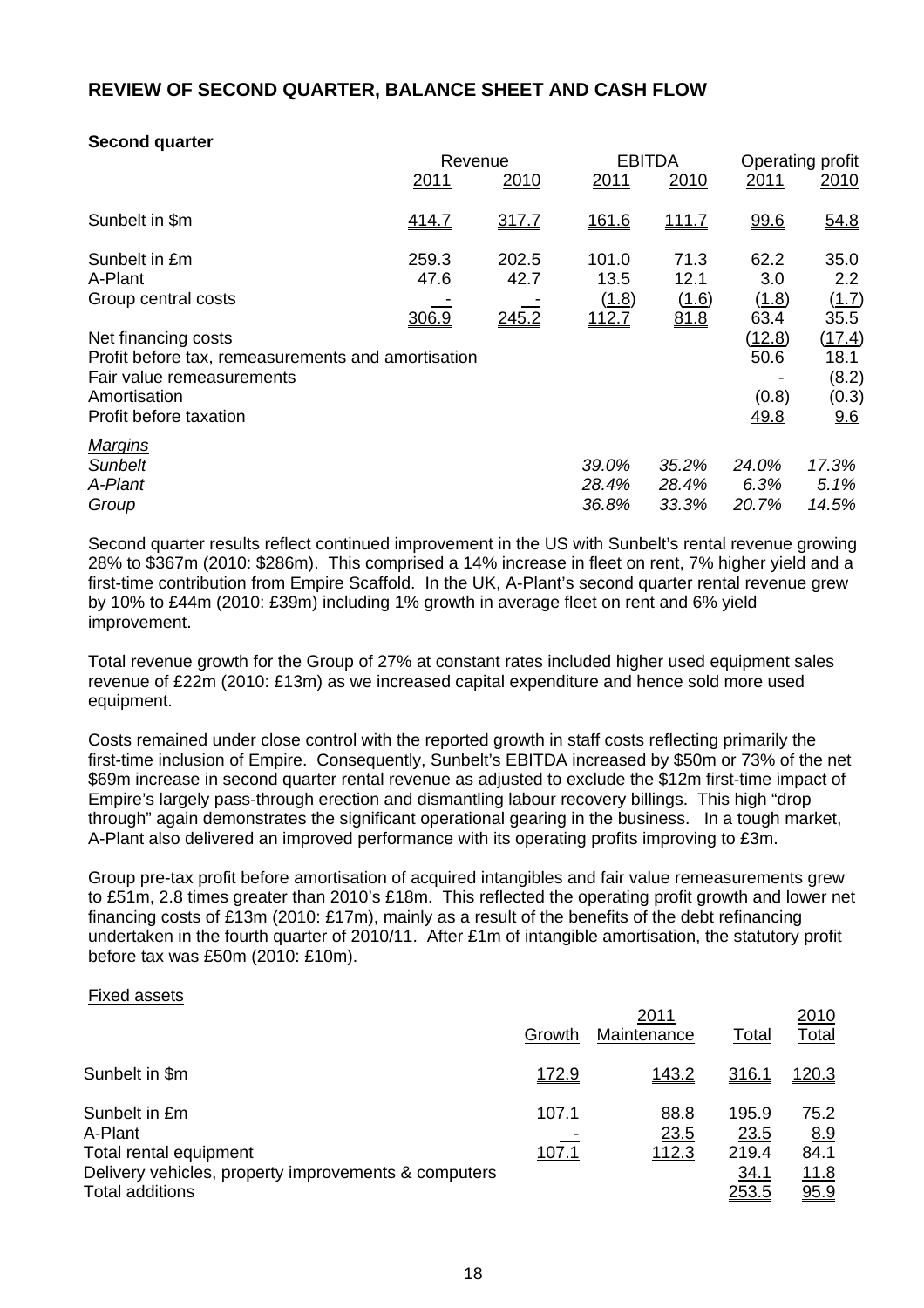Capital expenditure in the first half totalled £253m (2010: £96m) with £219m invested in the rental fleet (2010: £84m). Expenditure on rental equipment was 87% of total capital expenditure with the balance relating to the delivery vehicle fleet, property improvements and to computer equipment.

With good demand in the US, \$173m of rental equipment capital expenditure was spent on growth while \$143m was invested in replacement of existing fleet. The growth proportion is estimated on the basis of the assumption that maintenance capital expenditure in any period is equal to the original cost of equipment sold.

The average age of the Group's serialised rental equipment, which constitutes the substantial majority of our fleet, at 31 October 2011 was 39 months (2010: 44 months) on a net book value basis. Sunbelt's fleet had an average age of 38 months (2010: 46 months) comprising 45 months for aerial work platforms which have a longer life and 31 months for the remainder of its fleet while A-Plant's fleet had an average age of 42 months (2010: 40 months).

|                          | Rental fleet at original cost |                       |                              |                                                       | LTM                     | LTM        |
|--------------------------|-------------------------------|-----------------------|------------------------------|-------------------------------------------------------|-------------------------|------------|
|                          | 31 Oct 2011                   | 30 April 2011         | LTM average                  | dollar<br><b>LTM</b> rental<br>utilisation<br>revenue | physical<br>utilisation |            |
| Sunbelt in \$m           | 2,323                         | <u>2,151</u>          | 2,210                        | <u>1,221</u>                                          | 55%                     | 69%        |
| Sunbelt in £m<br>A-Plant | 1,439<br>348<br><u>1,787</u>  | 1,289<br>343<br>1,632 | 1,369<br>339<br><u>1,708</u> | 759<br><u>162</u><br>921                              | 55%<br><u>48%</u>       | 69%<br>68% |

Dollar utilisation is defined as rental revenue divided by average fleet at original (or "first") cost and, measured over the last twelve months to 31 October 2011, rose to 55% at Sunbelt (2010: 48%) and 48% at A-Plant (2010: 47%). Physical utilisation is time based utilisation, which is calculated as the daily average of the original cost of equipment on rent as a percentage of the total value of equipment in the fleet at the measurement date. Measured over the last twelve months to 31 October 2011, average physical utilisation was 69% in Sunbelt (2010: 66%) and 68% at A-Plant (2010: 70%). At Sunbelt, physical utilisation is measured for equipment with an original cost in excess of \$7,500 which comprised approximately 90% of its fleet at 31 October 2011.

### Trade receivables

Receivable days at 31 October were 47 days (2010: 47 days). The bad debt charge for the six months ended 31 October 2011 as a percentage of total turnover was 0.8% (2010: 0.8%). Trade receivables at 31 October 2011 of £162m (2010: £131m) are stated net of allowances for bad debts and credit notes of £16m (2010: £15m) with the allowance representing 9.0% (2010: 10.6%) of gross receivables.

#### Trade and other payables

Group payable days were 61 days in 2011 (2010: 53 days) with capital expenditure related payables, which have longer payment terms, totalling £55m (2010: £28m). Payment periods for purchases other than rental equipment vary between 7 and 45 days and for rental equipment between 30 and 120 days.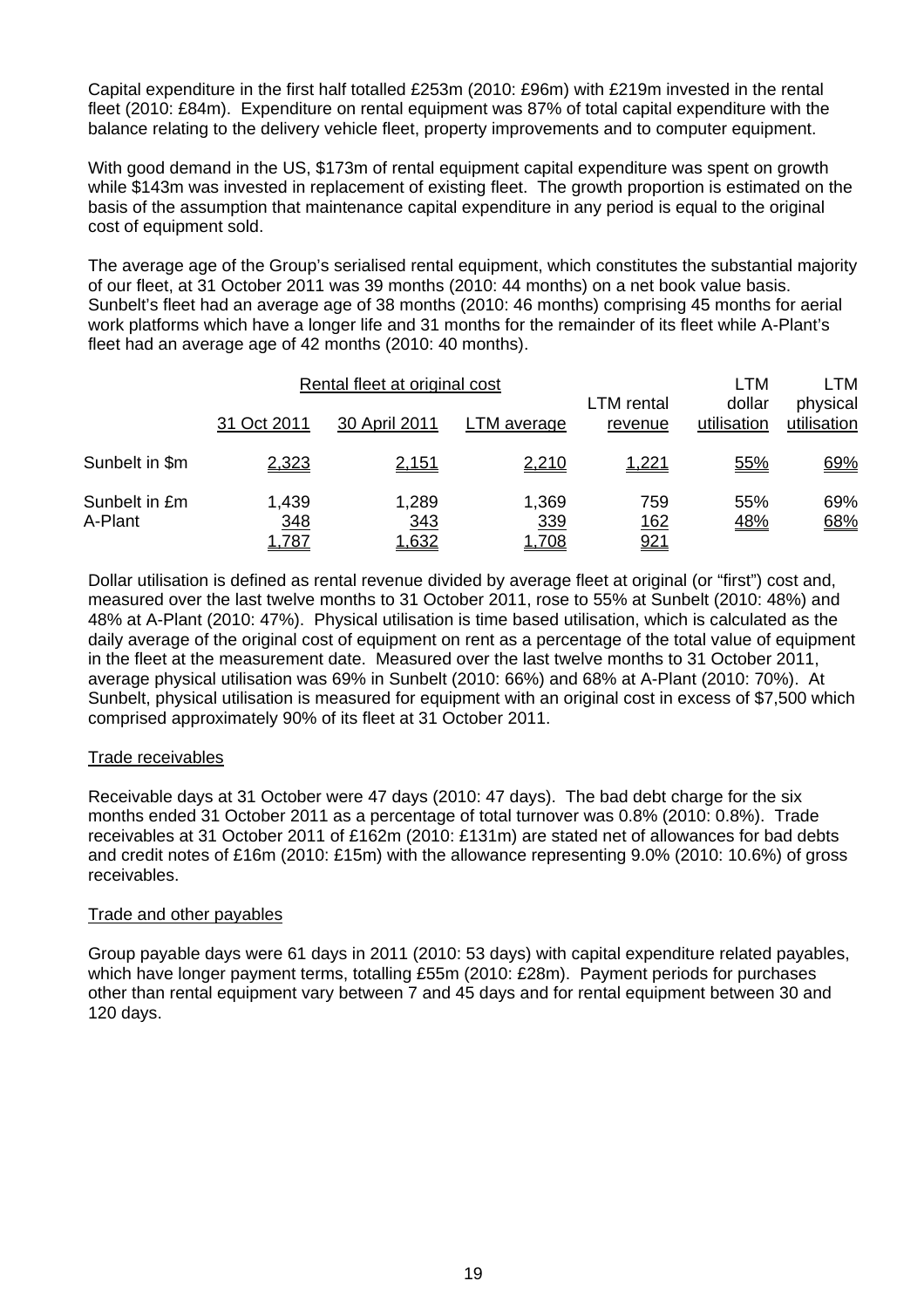#### **Cash flow and net debt**

|                                                                 | Six months to<br>31 October |                | LTM to<br>31 October | Year to<br>30 April |
|-----------------------------------------------------------------|-----------------------------|----------------|----------------------|---------------------|
|                                                                 | 2011<br>£m                  | 2010<br>£m     | 2011<br>£m           | 2011<br>£m          |
| <b>EBITDA before exceptional items</b>                          | 206.6                       | 160.2          | 330.2                | 283.8               |
| Cash inflow from operations before exceptional                  |                             |                |                      |                     |
| items and changes in rental equipment<br>Cash conversion ratio* | 173.0<br>83.7%              | 143.4<br>89.5% | 309.3<br>93.7%       | 279.7<br>98.6%      |
| Maintenance rental capital expenditure paid                     | (137.3)                     | (85.5)         | (234.0)              | (182.2)             |
| Payments for non-rental capital expenditure                     | (32.9)                      | (10.1)         | (43.2)               | (20.4)              |
| Rental equipment disposal proceeds                              | 34.3                        | 19.0           | 70.3                 | 55.0                |
| Other property, plant and equipment disposal proceeds           | 4.7                         | 2.6            | 6.6                  | 4.5                 |
| Tax paid                                                        | (2.4)                       | (2.3)          | (4.4)                | (4.3)               |
| Financing costs paid                                            | (24.6)                      | (34.9)         | (56.4)               | (66.7)              |
| Cash inflow before growth capex and                             |                             |                |                      |                     |
| payment of exceptional costs                                    | 14.8                        | 32.2           | 48.2                 | 65.6                |
| Growth rental capital expenditure paid                          | (87.4)                      |                | (87.4)               |                     |
| Exceptional costs paid                                          | (2.0)                       | (2.6)          | (11.4)               | (12.0)              |
| Total cash (used in)/generated from operations                  | (74.6)                      | 29.6           | (50.6)               | 53.6                |
| <b>Business acquisitions</b>                                    |                             |                | (34.8)               | (34.8)              |
| <b>Total cash (absorbed)/generated</b>                          | (74.6)                      | 29.6           | (85.4)               | 18.8                |
| Dividends paid                                                  | (10.3)                      | (10.0)         | (14.9)               | (14.6)              |
| Purchase of own shares by the ESOT                              |                             |                | (0.4)                | <u>(0.4)</u>        |
| (Increase)/decrease in net debt                                 | <u>(84.9)</u>               | <u> 19.6</u>   | (100.7)              | 3.8                 |

\* Cash inflow from operations before exceptional items and changes in rental equipment as a percentage of EBITDA before exceptional items.

Reflecting a seasonal increase in working capital (principally trade receivables) which was particularly pronounced as a result of the strong growth in revenue this year, the first half cash conversion ratio was 83.7% (2010: 89.5%). This meant that cash inflow from operations before payment of exceptional costs and net investment in the rental fleet rose 21% to £173m. As usual we anticipate that these seasonal impacts on working capital will substantially reverse by year end.

Total payments for capital expenditure (rental equipment and other PPE) in the first half were £258m (2010: £95m), broadly in line with the £253m of capital expenditure delivered into the fleet. Disposal proceeds received totalled £39m, giving net payments for capital expenditure of £219m in the first half (2010: £74m). Interest payments reduced substantially to £25m (2010: £35m) reflecting the benefit of the debt refinancing undertaken in the fourth quarter of 2010/11 whilst tax payments were again £2m.

Accordingly, in the first half the Group generated £15m of net cash inflow before growth capex whilst there was a £75m outflow (2010: inflow of £30m) after growth capex and the payment of exceptional costs provided in earlier years relating to closed premises.

#### Net debt

|                                                       |               | 31 October   | 30 April      |
|-------------------------------------------------------|---------------|--------------|---------------|
|                                                       | <u> 2011</u>  | <u>2010</u>  | 2011          |
|                                                       | £m            | £m           | £m            |
| First priority senior secured bank debt               | 573.3         | 350.1        | 467.1         |
| Finance lease obligations                             | 3.2           | 3.3          | 3.0           |
| 8.625% second priority senior secured notes, due 2015 |               | 153.5        |               |
| 9% second priority senior secured notes, due 2016     | 335.6         | 338.0        | 324.4         |
|                                                       | 912.1         | 844.9        | 794.5         |
| Cash and cash equivalents                             | <u>(22.9)</u> | (68.1)       | <u>(18.8)</u> |
| Total net debt                                        | <u>889.2</u>  | <u>776.8</u> | <u>775.7</u>  |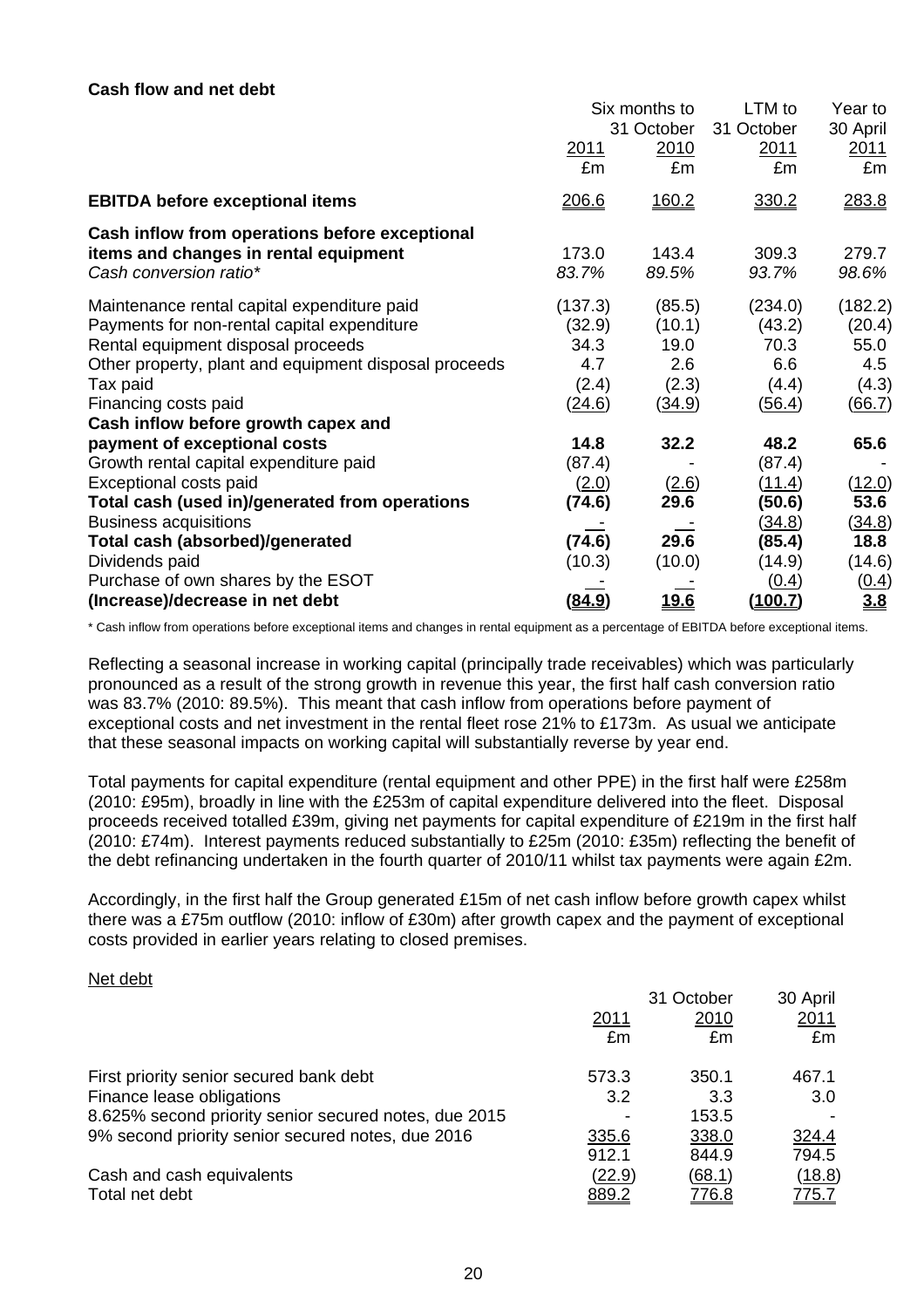Net debt at 31 October 2011 was £889m (30 April 2011: £776m) with the increase since April reflecting principally the net cash outflow set out above and currency fluctuations. The Group's underlying EBITDA for the twelve months ended 31 October 2011 was £330m and the ratio of net debt to underlying EBITDA was 2.7 times at 31 October 2011 at both actual and constant exchange rates (30 April 2011: 2.7 times at actual and 2.9 times at constant rates of exchange).

Under the terms of our asset-based senior bank facility, \$1.4bn is committed until March 2016, whilst the \$550m senior secured notes mature in August 2016. Our debt facilities therefore remain committed for the long term, with an average of 4.6 years remaining at 31 October 2011. The weighted average interest cost of these facilities (including non-cash amortisation of deferred debt raising costs) is 5.3%. Financial performance covenants under the \$550m 9% senior secured notes are only measured at the time new debt is raised.

There are two financial performance covenants under the asset-based first priority senior bank facility:

- funded debt to LTM EBITDA before exceptional items not to exceed 4.0 times; and
- a fixed charge ratio (comprising LTM EBITDA before exceptional items less LTM net capital expenditure paid in cash over the sum of scheduled debt repayments plus cash interest, cash tax payments and dividends paid in the last twelve months) which must be equal to or greater than 1.1 times.

These covenants do not, however, apply when excess availability (the difference between the borrowing base and net facility utilisation) exceeds \$168m. At 31 October 2011 availability under the bank facility was \$574m, including \$109m of suppressed availability (\$479m at 30 April 2011) meaning that covenants were not measured at 31 October 2011 and are unlikely to be measured in forthcoming quarters. However, as a matter of good practice, we still calculate the covenant ratios each quarter. At 31 October 2011, as a result of the recent significant investment in our rental fleet, the fixed charge ratio did not meet the covenant requirement whilst the leverage ratio did so comfortably. The fact the fixed charge ratio is currently below 1.1 times does not cause concern given the strong availability and management's ability to flex capital expenditure downwards at short notice. Accordingly, the accounts are prepared on the going concern basis.

### **Principal risks and uncertainties**

Risks and uncertainties in achieving the Group's objectives for the remainder of the financial year, together with assumptions, estimates, judgements and critical accounting policies used in preparing financial information remain unchanged from those detailed in the 2011 Annual Report and Accounts on pages 26 to 33. Our business is subject to significant fluctuations in performance from quarter to quarter as a result of seasonal effects. Commercial construction activity tends to increase in the summer and during extended periods of mild weather and to decrease in the winter and during extended periods of inclement weather. Furthermore, due to the incidence of public holidays in the US and the UK, there are more billing days in the first half of our financial year than the second half leading to our revenues normally being higher in the first half. On a quarterly basis, the second quarter is typically our strongest quarter, followed by the first and then the third and fourth quarters.

In addition, the current trading and outlook section of the interim statement provides commentary on market and economic conditions for the remainder of the year.

Fluctuations in the value of the US dollar with respect to the pound sterling have had, and may continue to have, a significant impact on our financial condition and results of operations as reported in pounds due to the majority of our assets, liabilities, revenues and costs being denominated in US dollars. All our debt was denominated in US dollars at 31 October 2011 and represented approximately 75% of the value of dollar denominated net assets (other than debt) providing a partial, but substantial, hedge against currency fluctuations. The dollar interest payable on this debt also limits the impact of changes in the dollar exchange rate on our pre-tax profits and earnings. Based on the current currency mix of our profits and on dollar debt levels, interest and exchange rates at 31 October 2011, a 1% change in the US dollar exchange rate would impact pre-tax profit by £0.9m.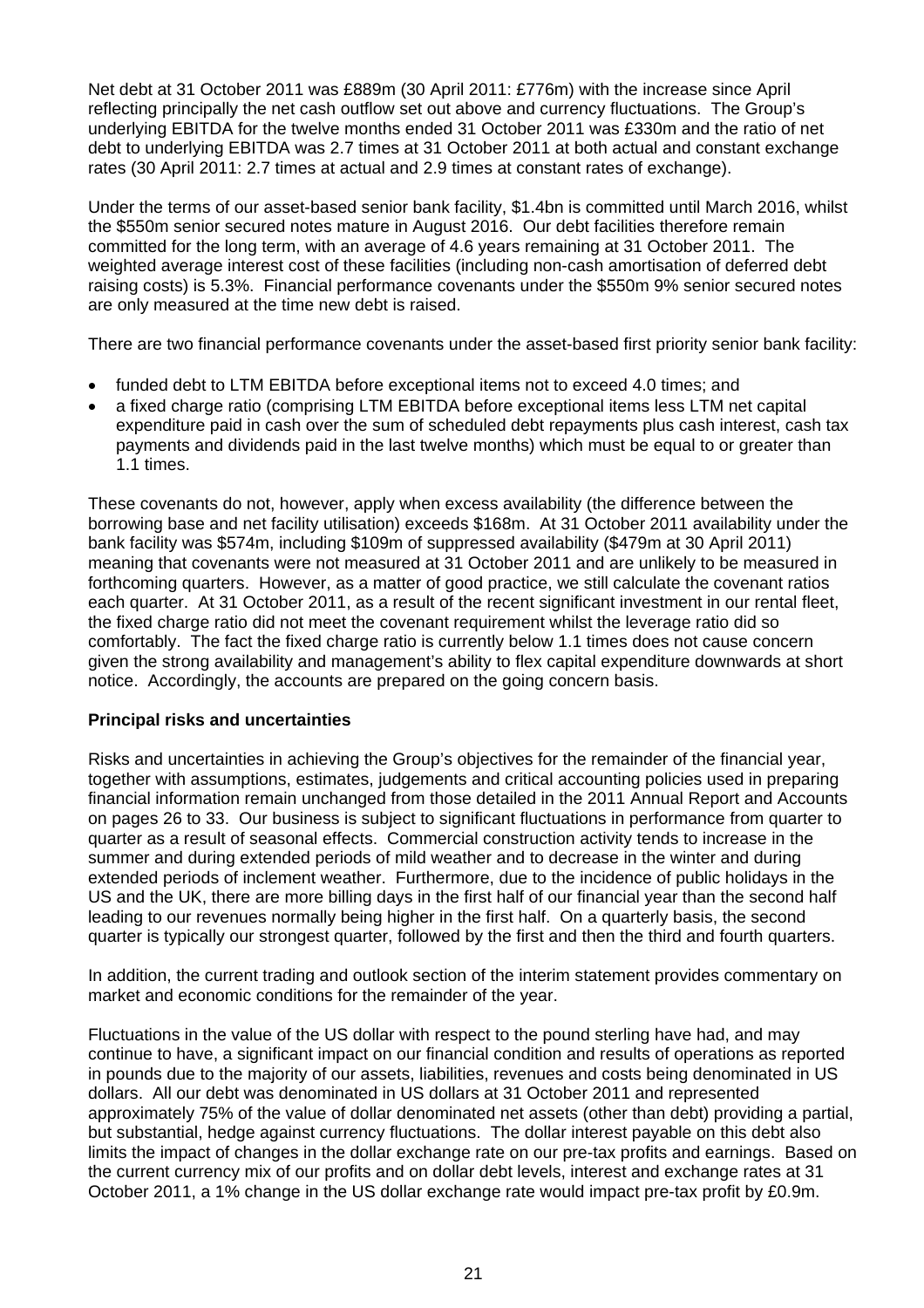### **OPERATING STATISTICS**

|                           | Number of rental stores |            |              |             | Staff numbers      |             |  |
|---------------------------|-------------------------|------------|--------------|-------------|--------------------|-------------|--|
|                           |                         | 31 October |              | 31 October  |                    | 30 April    |  |
|                           | <u>2011</u>             | 2010       | <u> 2011</u> | <u>2011</u> | 2010               | 2011        |  |
| <b>Sunbelt Rentals</b>    | 350                     | 346        | 347          | 5,418       | 5,373              | 5,289       |  |
| Empire                    | <u>_9</u>               |            | <u>_ 9</u>   | 1,026       |                    | 942         |  |
| <b>Total US</b>           | 359                     | 346        | 356          | 6,444       | 5,373              | 6,231       |  |
| A-Plant                   | 108                     | 104        | 106          | 1,891       | 1,876              | 1,921       |  |
| Corporate office<br>Group | <u>467</u>              | 450        | 462          | 11<br>8.346 | 11<br><u>7,260</u> | 11<br>8,163 |  |
|                           |                         |            |              |             |                    |             |  |